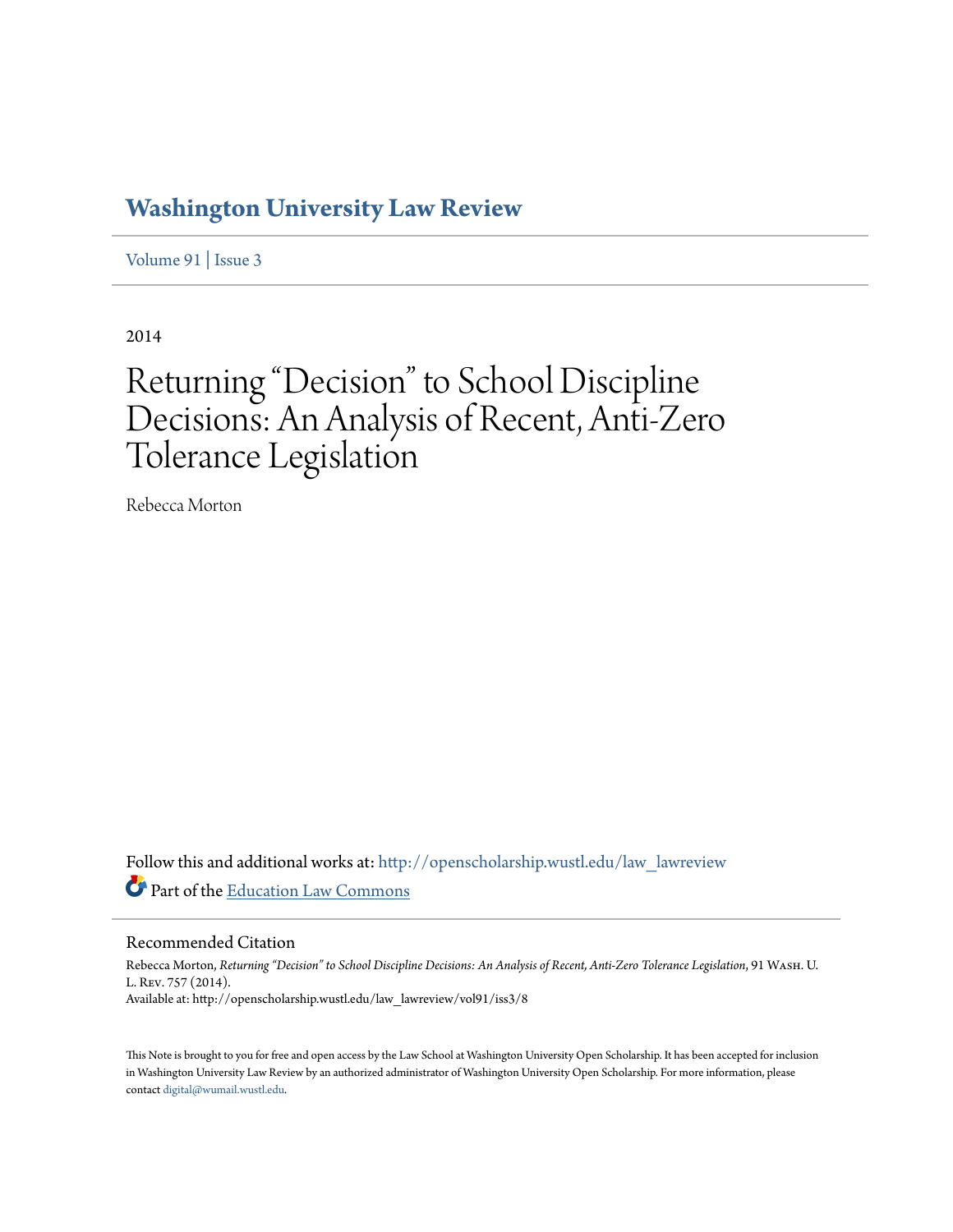### **RETURNING "DECISION" TO SCHOOL DISCIPLINE DECISIONS: AN ANALYSIS OF RECENT, ANTI-ZERO TOLERANCE LEGISLATION**

#### <span id="page-1-2"></span><span id="page-1-1"></span>**INTRODUCTION**

<span id="page-1-0"></span>Public school districts across America are evaluating the effectiveness of zero tolerance school discipline policies.<sup>1</sup> Initially developed in the 1980s to combat the war on drugs, zero tolerance policies spread to school districts in the wake of congressional legislation addressing concerns for school safety. ${}^{2}$  In addition to expulsions mandated by the Gun-Free Schools Act of 1994, $3$  many states required expulsion for other offenses on school property including drug possession, violence, disruptions, and other anti-social behavior.<sup>4</sup>

Although federal and state drug enforcement agencies eventually abandoned zero tolerance because of its rigidity, $5$  zero tolerance attitudes remain ingrained in school districts nationwide.<sup>6</sup> Such policies eliminate consideration of student-specific factors. Thus, violations of these policies are effectively strict liability offenses for which a student is disciplined

<sup>1.</sup> *See* The Editorial Board, *Zero Tolerance, Reconsidered*, N.Y. TIMES, Jan. 6, 2014, at A18, *available at*: http://www.nytimes.com/2014/01/06/opinion/zero-tolerance-reconsidered.html?hp&rref= opinion; Lizette Alvarez, *Seeing the Toll, Schools Revise Zero Tolerance*, N.Y. TIMES, Dec. 3, 2013, at A1, *available at*: http://www.nytimes.com/2013/12/03/education/seeing-the-toll-schools-revisit-zerotolerance.html?ref%20=education&\_r=1&; Jenny Deam & Howard Blume, *Colorado is Latest to Reconsider Zero-tolerance School Policies*, L.A. TIMES (May 23, 2012), http://www.latimes.com/ news/nationworld/nation/la-na-zero-tolerance-20120523,0,61074.story. The American Psychological Association (APA) defines zero tolerance school discipline policies as a "philosophy or policy that mandates the application of predetermined consequences, most often severe and punitive in nature, that are intended to be applied regardless of the gravity of behavior, mitigating circumstances, or situational context." APA Zero Tolerance Task Force, *Are Zero Tolerance Policies Effective in the Schools?: An Evidentiary Review and Recommendations*, 63 AM. PSYCHOLOGIST 852, 852 (2008), *available at*: http://www.apa.org/pubs/info/reports/zero-tolerance.pdf.

<sup>2.</sup> *See* Sheena Molsbee, Comment, *Zeroing Out Zero Tolerance: Eliminating Zero Tolerance Policies in Texas Schools*, 40 TEX. TECH. L. REV. 325, 331–34 (2008).

<sup>3.</sup> The Gun-Free Schools Act mandated that a student who possessed a weapon on school grounds be expelled for at least one year. 20 U.S.C. § 8921 (2000) (repealed 2002).

<sup>4.</sup> *See* Molsbee, *supra* not[e 2,](#page-1-0) at 333.

<sup>5.</sup> *Id.*

<sup>6.</sup> By 1997, at least seventy-nine percent of schools in America had employed zero tolerance policies focused on discouraging drugs, alcohol, and violence. CHRISTOPHER BOCCANFUSO & MEGAN KUHFIELD, NO. 2011-09, MULTIPLE RESPONSES, PROMOTING RESULTS: EVIDENCE-BASED NONPUNITIVE ALTERNATIVES TO ZERO TOLERANCE, CHILD TRENDS 2 (2011), *available at* http://www.nea.org/assets/docs/alternatives-to-zero-tolerance.pdf.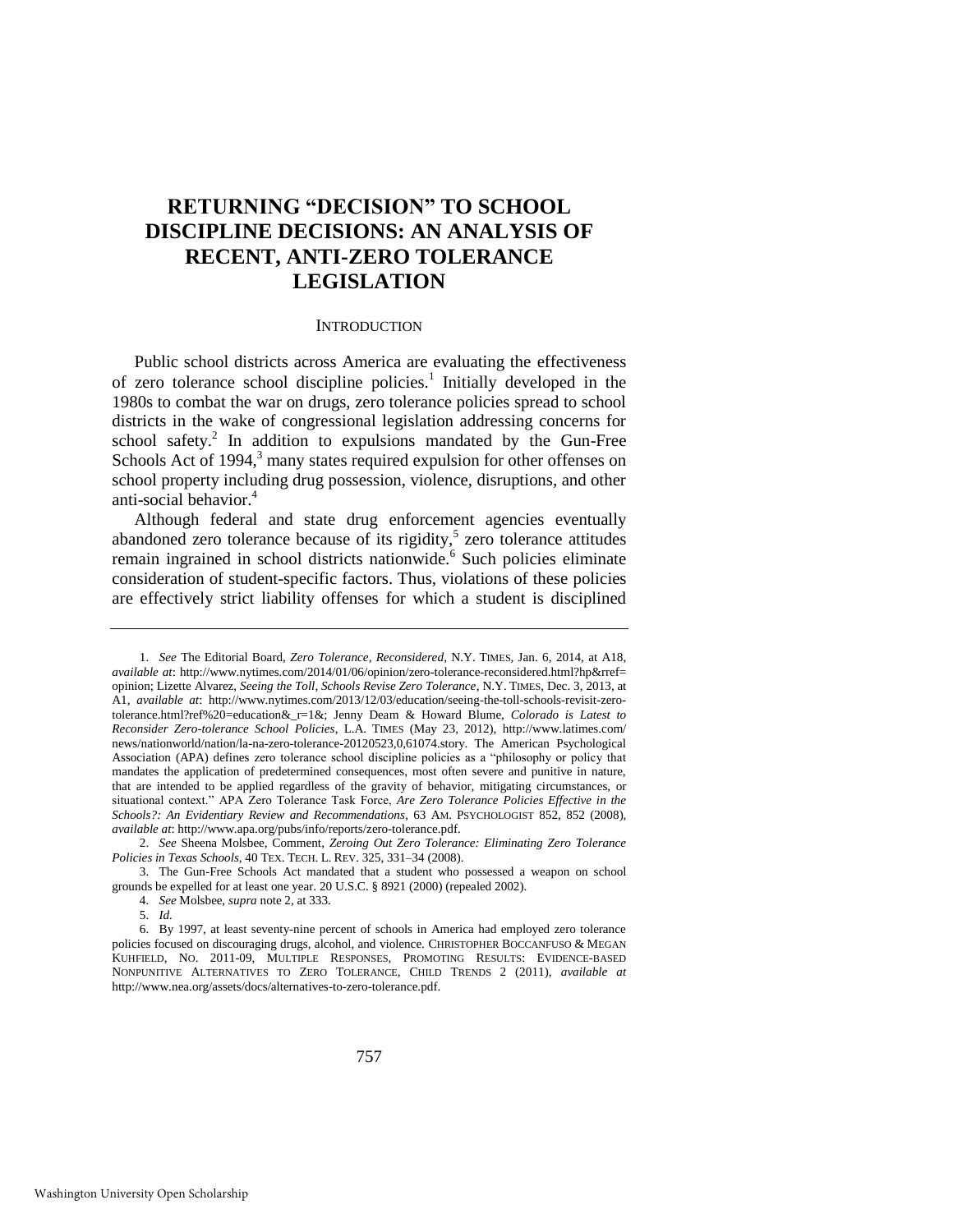regardless of the circumstances or the student's intent. Arguably, this approach results in administrators treating all students the same, thereby eliminating potential liability for discrimination or for allowing dangerous students to remain in  $school$ <sup>7</sup> Proponents maintain that zero tolerance policies deter bad behavior because punishment is "harsh and certain."<sup>8</sup>

<span id="page-2-2"></span><span id="page-2-1"></span><span id="page-2-0"></span>In practice, however, failure to consider a student's intent, past disciplinary record, or other mitigating circumstances can lead to expulsions or suspensions for minor and unintentional infractions.<sup>9</sup> Zero tolerance policies prevent administrators from fully considering the circumstances of each student, which can produce overly harsh results.<sup>10</sup> Furthermore, there is no proof that these exclusionary zero tolerance policies actually make schools safer or significantly deter misbehavior.<sup>11</sup> In fact, one study links the consequences of zero tolerance policies increased numbers of suspensions and expulsions—to a variety of negative consequences: low academic performance and engagement, higher drop out rates, and higher likelihood of additional suspensions or expulsions.<sup>12</sup>

http://openscholarship.wustl.edu/law\_lawreview/vol91/iss3/8

<sup>7.</sup> *See* MASS. APPLESEED CTR. FOR LAW AND JUSTICE, KEEP KIDS IN CLASS: NEW APPROACHES TO SCH. DISCIPLINE 5 (2012), *available at* [http://www.massappleseed.org/p](http://www.massappleseed.org/)dfs/kkic\_newapproaches .pdf.

<sup>8.</sup> *See* BOCCANFUSO & KUHFIELD, *supra* not[e 6,](#page-1-1) at 1.

<sup>9.</sup> *See* Donna St. George, *More Schools Rethinking Zero-tolerance Discipline Stand*, WASH. POST (June 1, 2011), http://www.washingtonpost.com/local/education/more-schools-are-rethinkingzero-tolerance/2011/05/26/AGSIKmGH\_story*.*html (citing examples of a high school lacrosse player being suspended for having a pocketknife in his gear bag that he used to repair his lacrosse stick, and a 6-year-old suspended for a having a camping utensil with a knife in his backpack). *See also*, Deam & Blume, *supra* note [1](#page-1-2) (reporting on a story of a 6-year-old boy being suspended for singing "I'm sexy and I know it," a line from a pop song, to a girl in his class); Mytheos Holt, *Why are Pop Tarts the New Frontier for Pro-gun Legislators? Find Out Here*, THE BLAZE (Mar. 10, 2013, 9:15 PM), http:// www.theblaze.com/stories/2013/03/10/why-are-pop-tarts-the-new-frontier-for-pro-gun-legislators-find -out-here/ (reporting a second grade student who was suspended for two days for eating a Pop Tart into the shape of the gun and reportedly saying "bang, bang").

<sup>10.</sup> *See* Tim Grant, *Back to School: Zero Tolerance Makes Discipline More Severe, Involves the Courts*, PITTSBURGH POST-GAZETTE (Aug. 21, 2006, 12:00 AM), http://www.post-gazette.com/stories/ news/education/back-to-school-zero-tolerance-makes-discipline-more-severe-involves-the-courts-4484 40/?print=1 (citing the story of a five-year-old suspended from kindergarten for wearing a firefighter costume equipped with a toy ax).

<sup>11.</sup> *See* APA Zero Tolerance Task Force, *supra* note [1,](#page-1-2) at 860 ("Ultimately, an examination of the evidence shows that zero tolerance policies as implemented have failed to achieve the goals of an effective system of school discipline."); BOCCANFUSO & KUHFIELD, *supra* note [6,](#page-1-1) at 1 ("[I]t is not clear that zero tolerance policies are succeeding in improving school safety."). Rigorous comparative studies of zero tolerance policies across the nation are difficult, however, because policies vary greatly between districts and, in some states such as Massachusetts, between individual schools. *Id.*

<sup>12.</sup> BOCCANFUSO & KUHFIELD, *supra* not[e 6,](#page-1-1) at 2.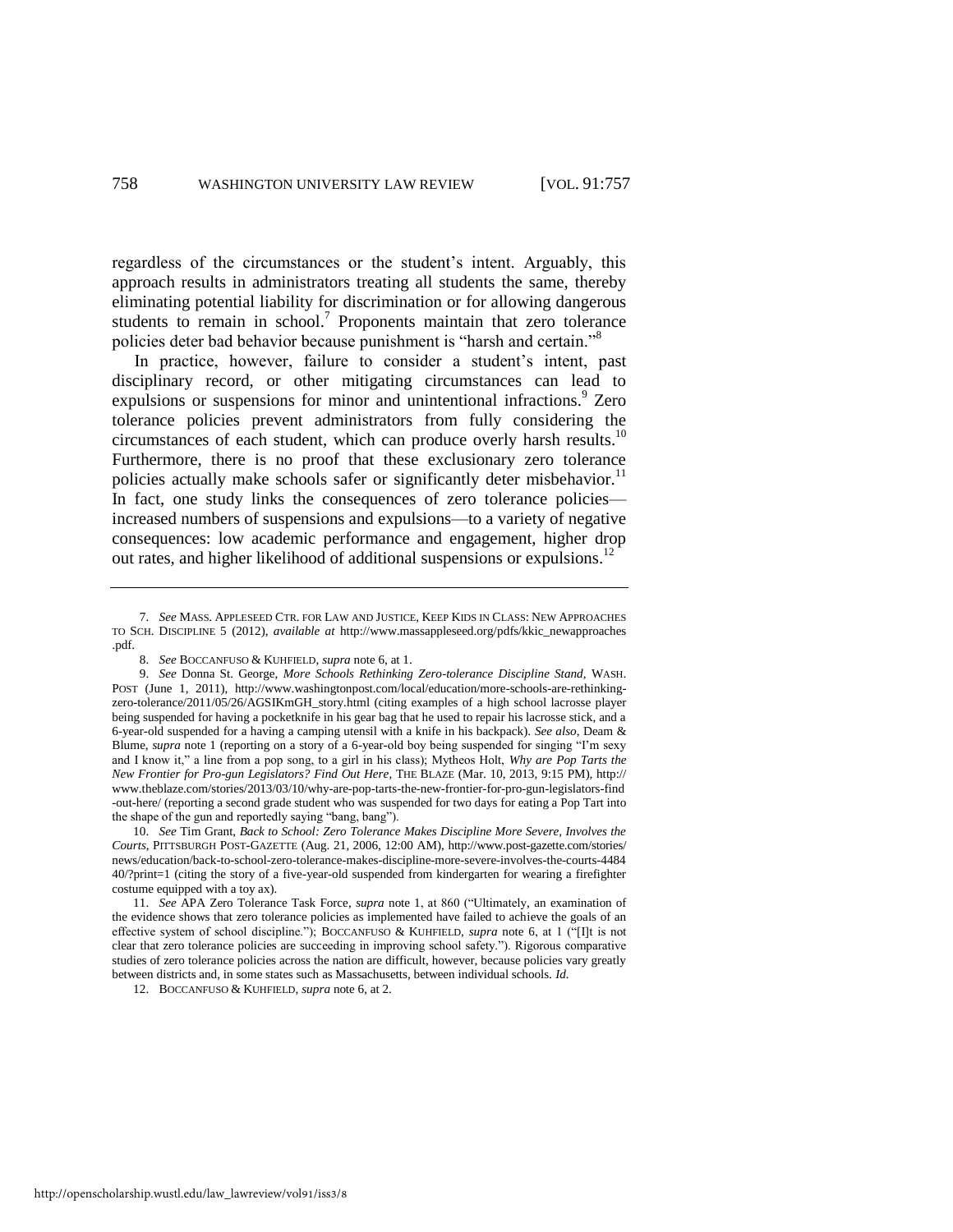This Note surveys the harm of zero tolerance policies raised by numerous scholars over the past fifteen years and focuses on recent legislative efforts to discourage and eliminate these policies. Specifically, it will explore two anti-zero tolerance approaches: (1) Texas's mandatory requirement that decision makers consider a student's intent, self-defense, disability, and disciplinary history, and (2) North Carolina, Colorado, and Massachusetts's permissive approaches, which allow but do not mandate consideration of similar factors. This Note analyzes the proven and prospective effectiveness of these two approaches and presents consequences interested lawmakers should consider. It argues that fusing different parts of the two approaches might lead to more thorough antizero tolerance laws. Specifically, it concludes that legislation combining mandatory consideration of intent and contextual circumstances with language explicitly acknowledging the harms of zero tolerance school discipline may be the most effective way to eradicate zero tolerance attitudes.

#### <span id="page-3-1"></span><span id="page-3-0"></span>I. BACKGROUND ON ANTI-ZERO TOLERANCE LEGISLATION

Just as zero tolerance education laws were initially passed in response to concerns about increased violence in schools and school safety,<sup>13</sup> scholarly debate and media attention on the harsh results of zero tolerance policies are now swinging the legislative pendulum in the other direction. Over the past fifteen years, scholars have written extensively about the harms of zero tolerance.<sup>14</sup> The primary concerns raised are the prevalence

<sup>13.</sup> *See* Molsbee, *supra* note [2,](#page-1-0) at 327–28 (arguing that intense media coverage of the school shootings motivated the wide-spread passage of zero tolerance laws despite the reality that such violent incidents such as the one at Columbine, are, in reality, minimal); Christopher D. Pelliccioni, Note, *Is Intent Required? Zero Tolerance, Scienter, and the Substantive Due Process Rights of Students*, 53 CASE W. RES. L. REV. 977, 977–78 (2003) (noting that the American Federation of Teachers advocated for a national mandate to adopt zero tolerance policies resulting in the Gun-Free Schools Act of 1994).

<sup>14.</sup> *See generally* RUSSELL J. SKIBA, IND. EDUC. POL'Y CTR., POL'Y RES. REP. NO. SRS2, ZERO TOLERANCE, ZERO EVIDENCE: AN ANALYSIS OF SCH. DISCIPLINARY PRACTICE (2000); Pelliccioni, *supra* note [13,](#page-3-0) at 977–78; Molsbee, *supra* note [2;](#page-1-0) Kim Fries & Todd A. DeMitchell, Commentary, *Zero Tolerance and the Paradox of Fairness: Viewpoints from the Classroom*, 36 J.L. & EDUC. 211 (2007); Donald H. Stone & Linda S. Stone, *Dangerous & Disruptive or Simply Cutting Class; When Should Schools Kick Kids to the Curb?: An Empirical Study of School Suspension and Due Process Rights*, 13 J.L. & FAM. STUD. 1 (2011).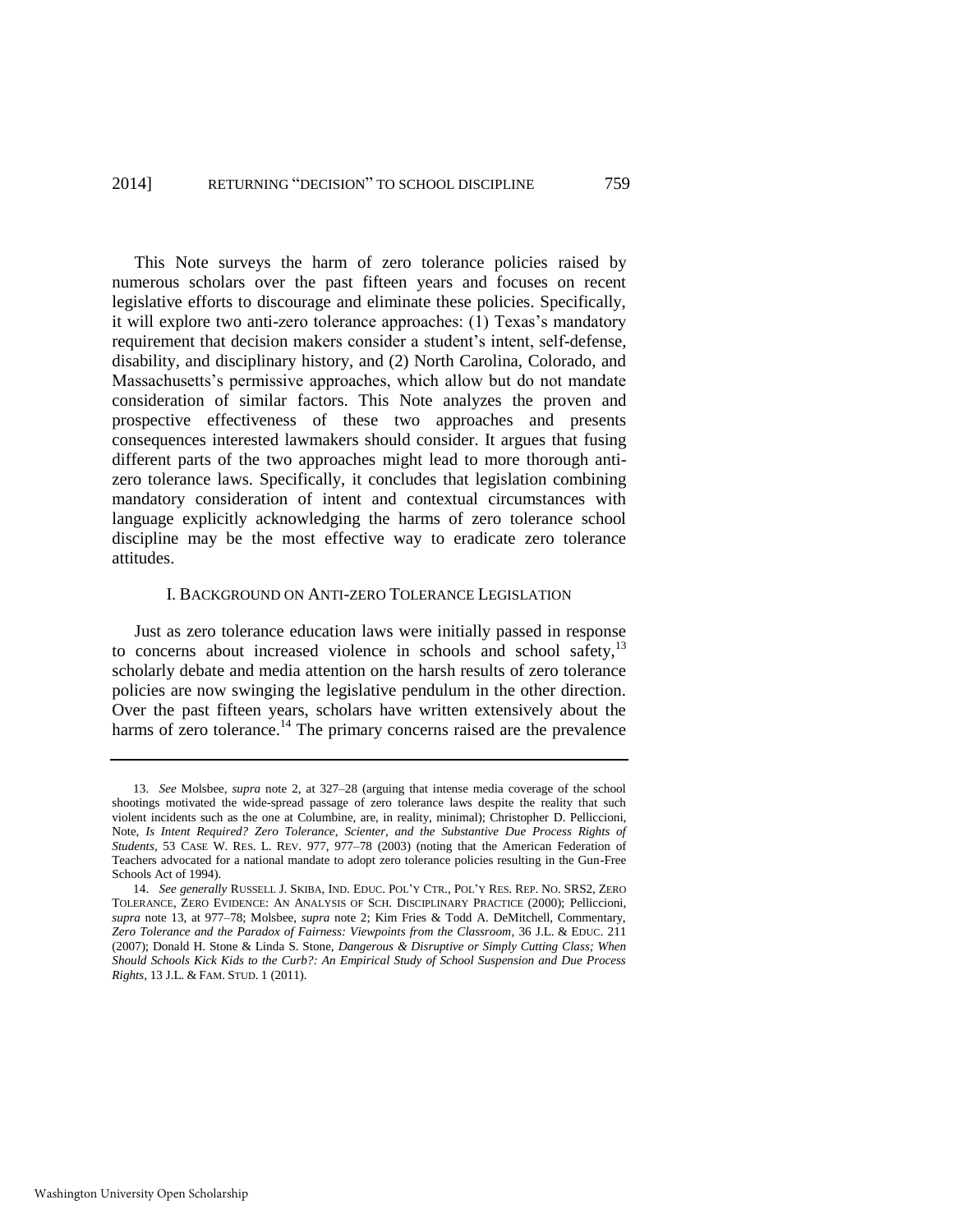<span id="page-4-0"></span>of absurd results<sup>15</sup> (often latched onto by the media)<sup>16</sup> and the danger that a student's exclusion from school can lead to a higher likelihood of exclusion in the future, poor grades, and greater probability of interaction with the juvenile justice system.<sup>17</sup> The discourse over the harms of zero tolerance exploded in the 1990s and 2000s, catching the attention of scholars, legislatures and even the American Bar Association.<sup>18</sup>

<span id="page-4-1"></span>Criticism of zero tolerance has not come only from scholars and the media. Teachers participating in a 2007 empirical study also found zero tolerance policies stifling.<sup>19</sup> Despite the fact that zero tolerance was intended to improve disciplinary fairness and uniformity by treating students equally, $20$  teachers have voiced concerns about the resulting elimination of discretion in disciplinary decisions and the reality of subjective enforcement of such policies. $21$ 

17. *See* BOCCANFUSO & KUHFIELD, *supra* note [6;](#page-1-1) David Osher et al., *How Can We Improve School Discipline?*, 39 EDUC. RESEARCHER 48–58 (2010).

18. *ABA Opposes School "Zero Tolerance" Policies*, 61 OR. ST. B. BULL., April, 2001, at 53, 53. For more detail about instances that caught the national eye see Pellicionni, *supra* note [13,](#page-3-0) at 977 (citing a protest in Decatur, Illinois in 1999 protesting against the expulsion of high school football players for fighting) and Jenkins & Dayton, *supra* note [15,](#page-4-0) at 13–14 (citing examples of disproportionately harsh punishments occurring in schools across the nation throughout the 1990s and early 2000s, including: a student expelled in 1995 for most of the year when a knife he used to peel an orange fell out of his backpack, a kindergarten student suspended in 1995 for bringing a nail file to school, and four kindergarten students suspended in 2000 for making threats when playing cops and robbers and pretending their fingers were guns).

19. *See* Fries & DeMitchell, *supra* not[e 14,](#page-3-1) at 222 (finding that both experienced and preservice teachers interviewed in focus groups agreed that zero tolerance is "unreasonable" and that "factors such as context, intent, history, and teacher judgment were absent from zero tolerance policies").

20. *See* Cherry Henault, *Zero Tolerance in Schools*, 30 J.L. & EDUC. 547 (2001) (defining zero tolerance policies as those which dole out severe punishment for all offenses, no matter how minor, ostensibly in an effort to treat all offenders equally in the spirit of fairness and intolerance of rule-breaking). *See also* MASS. APPLESEED CTR. FOR LAW AND JUSTICE, *supra* not[e 7,](#page-2-2) at 5.

21. *See* Fries & DeMitchell, *supra* not[e 14,](#page-3-1) at 223. In response to a student facing zero tolerance discipline, a teacher stated, "I think you always need to look at the circumstances when it comes to discipline . . . you have to look at what happened around the situation . . . I also want to know the student's motivation—why did they do this?" *Id.* Fries and DeMitchell also note realistically that decision-making flexibility happens under zero tolerance laws. Although technically this flexibility breaks the law, teachers often have discretion when deciding whether to report a student to the administration. *Id.* at 221 (describing a situation in which a child brought a knife to school to help cut her orange and the teacher held it at her desk for the entire day rather than report it to school

<span id="page-4-2"></span><sup>15.</sup> *See* John J. Garman & Ray Walker, *The Zero-Tolerance Discipline Plan and Due Process: Elements of a Model Resolving Conflicts Between Discipline and Fairness*, 1 FAULKNER L. REV. 289, 289–90 (2010) (citing an example of a ten-year-old student expelled from school for turning over a knife, her mother included in her lunch box to cut an apple, to school administrators); J. Kevin Jenkins & John Dayton, Commentary, *Students, Weapons, and Due Process: An Analysis of Zero Tolerance Policies in Public Schools*, 171 EDUC. L. REP. 13, 13 (2003) (citing several examples from the 1990s including a fifteen-year-old student expelled for bringing an knife to cut an orange, a second grade student who brought a one-inch imitation Swiss Army knife, and a five-year-old kindergartner who was suspended for bringing in a nail file).

<sup>16.</sup> *See, e.g.*, St. George, *supra* not[e 9](#page-2-0) and Grant, *supra* not[e 10.](#page-2-1)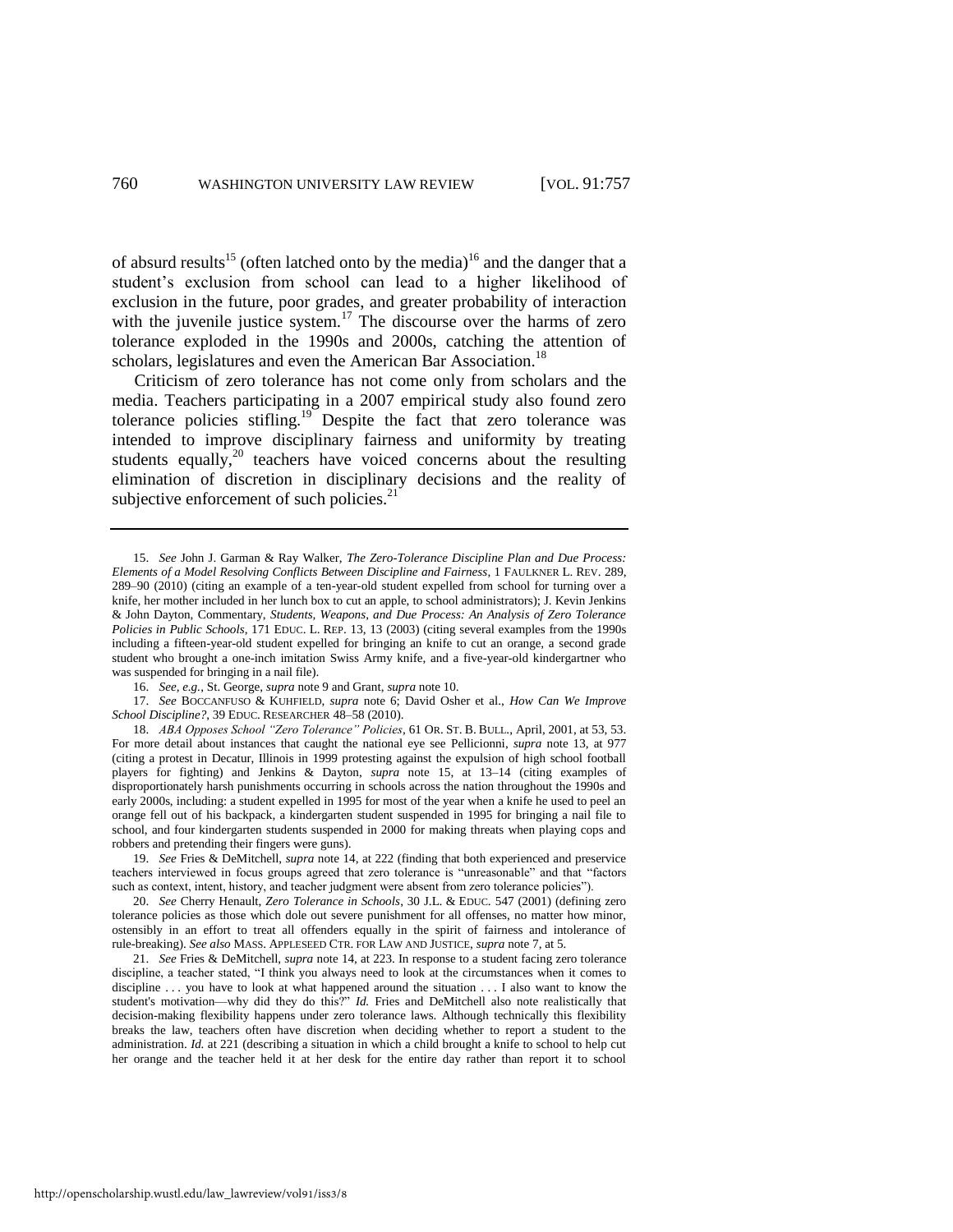Attention to drawbacks of zero tolerance policies resulted in the introduction of anti-zero tolerance bills in several states, including Mississippi, Pennsylvania, and Indiana, focused on discouraging zero tolerance and studying the effects of such policies.<sup>22</sup> Additionally, in 2001 the ABA's policy-making House of Delegates officially opposed zero tolerance policies by encouraging school administrators to exercise discretion when making disciplinary decisions and to develop alternatives to expulsion. $2<sup>3</sup>$  In response to rigorous debate about the effectiveness and harms of zero tolerance, many states, including Texas, North Carolina, Colorado, and Massachusetts, $24$  adopted legislation mandating or encouraging administrators to look at student intent and mitigating circumstances before suspending or expelling a student.<sup>25</sup>

<span id="page-5-0"></span>administration). Discretion exists and is exercised in deciding when to report the incident, although this discretion may only occur in schools that do not do routine weapons checks or have metal detectors. The fact that discretion may exist in reporting violations to administrators contradicts the argument that zero tolerance is fair because it is consistent. *See also infra* not[e 83.](#page-17-0) 

22. *See* Kris Axtman, *Why Tolerance is Fading for Zero Tolerance in Schools*, CHRISTIAN SCI. MONITOR (Mar. 31, 2005), http://www.csmonitor.com/2005/0331/p01s03-ussc.html. *See also* Kavan Peterson, *Schools Re-think Post Columbine Discipline*, STATELINE (Mar. 14 2005), http://www.pew states.org/projects/stateline/headlines/schools-rethink-post-columbine-discipline-85899389891 (the Indiana bill introduced was to study why African American and Hispanic students were suspended at higher rates). *See also* Molsbee, *supra* note [2,](#page-1-0) at 351 (citing Indiana, Mississippi and Pennsylvania bills). The reformation bill in Mississippi did not pass, and Mississippi still employs zero tolerance school discipline policies. MISS. CODE ANN. § 37-7-301(e) (West 2012). *See* Jeffrey Jackson & Mary Miller, *Authority to Discipline Students—Expulsion under "Zero-tolerance" Policies*, ENCYCLOPEDIA OF MISS. LAW, § 65:212 (2012).

23. The ABA supported three principles concerning school discipline:

(1) Schools should have strong policies against gun possession and be safe places for students to learn and develop; (2) In cases involving alleged student misbehavior, school officials should exercise sound discretion that is consistent with principles of due process and considers the individual student and the particular circumstances of misconduct; (3) Alternatives to expulsion or referral for prosecution should be developed that will improve student behavior and school climate without making schools dangerous.

*ABA Opposes School* , *supra* not[e 18,](#page-4-1) at 53.

24. The governor of Massachusetts signed a bill in August of 2012 that briefly addresses administrator discretion in decision-making. Described as "a key step towards our work to mitigate the effects of zero tolerance and to remove barriers to access to public education," this law focuses primarily on improving student access to alternative education and does not go into effect until 2014. *See* Press Release, Mass. Appleseed Ctr. for Law and Justice, Governor Signs School Discipline Bill, 1 (Aug. 7, 2012), *available at*: http://www.massappleseed.org/pdfs/12\_0807pr\_h\_4332.pdf.

25. In August 2013, Oregon passed anti-zero tolerance legislation that will go into effect in July 2014. Press Release, Youth, Rights & Justice, Or. Legislature Passes Bill to Reform Sch. Discipline and Roll Back "Zero Tolerance" Policies: HB 2192-B Promotes Safe and Productive Learning Env'ts, (May 21, 2013), *available at*: http://www.youth rightsjustice.org/media/2393/Press%20release%20on %20HB%202192.pdf. Oregon's H.B. 2192-B states that "[t]he age of a student and the past pattern of behavior of a student shall be considered prior to a suspension or expulsion of a student." 2013 Or. Laws Ch. 267 (to be codified at OR. REV. STAT. § 339.250(2)(c)). Colorado's bill, "which underwent some 50 revisions over two years before finally winning passage, marks an effort to curb the so-called School to Jail Track that critics say resulted from the adoption of zero-tolerance discipline policies a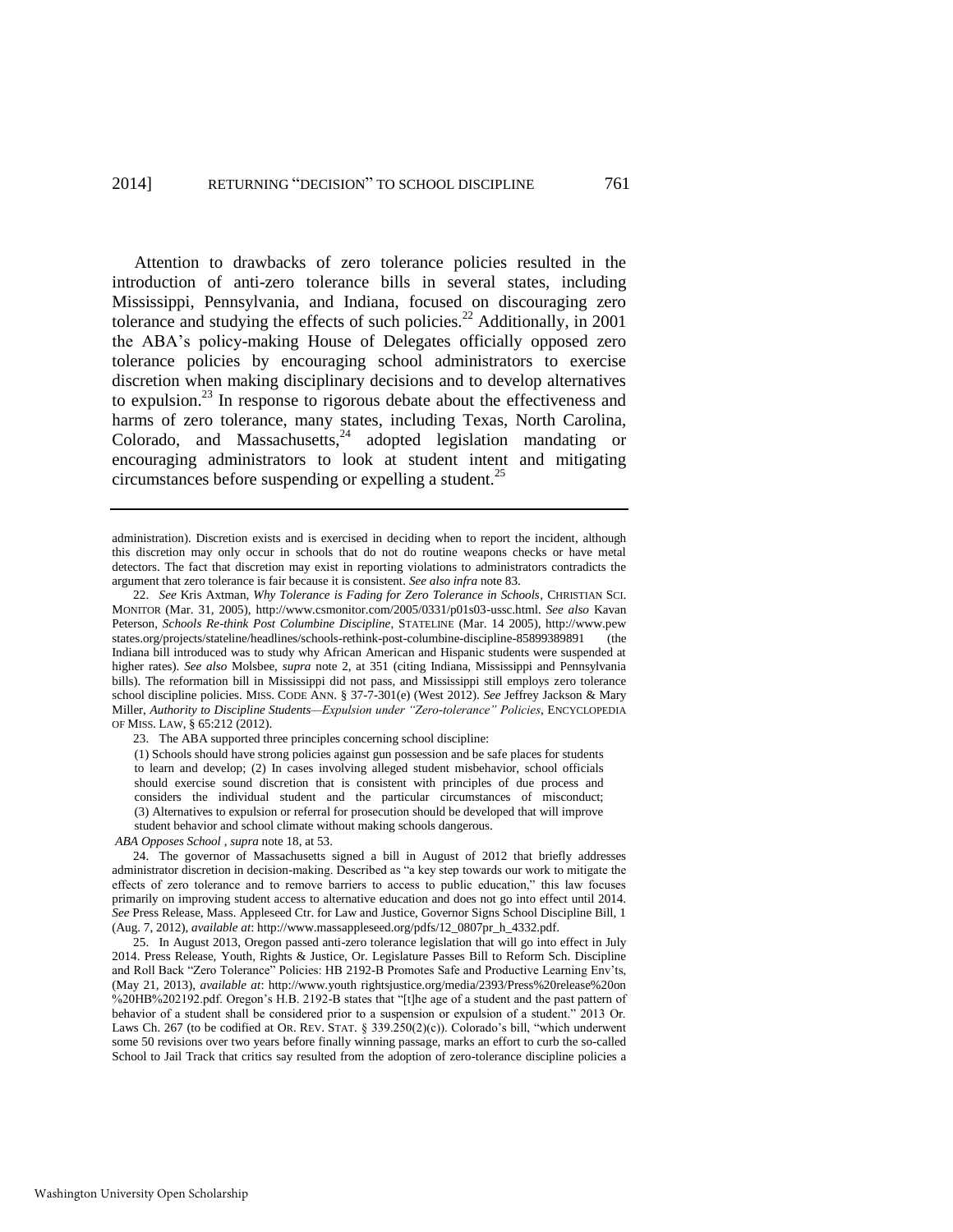#### II. RECENT STATE CHANGES

The laws in Texas, North Carolina, Colorado, and Massachusetts exemplify two general approaches: the mandatory approach, which requires consideration of a student's intent and other mitigating factors, and the permissive approach, which encourages but does not require administrators to consider similar factors before excluding students.

#### *A. The Mandatory Approach*

#### *1. Texas*

The current section of the Texas Education Code addressing mitigating factors in disciplinary decisions was created in a 2003 statutory amendment.<sup>26</sup> Three changes to Section  $37.001(a)(4)$  of the Texas Education Code between 2003 and 2009 illustrate a shift away from, and ultimately a statutory rejection of, zero tolerance. Through these three

decade ago." Rebecca Jones, *Zeroing Out School Zero-tolerance Policies*, EDNEWS COLO. (Aug. 30, 2012)[, http://www.ednewscolorado.org/2012/08/30/45887-zeroing-out-school-zero-tolerance-policies.](http://www.ednewscolorado.org/2012/08/30/45887-zeroing-out-school-zero-tolerance-policies)  Additionally in June 2012, the Michigan Board of Education adopted a resolution urging Michigan school districts to (1) "[r]eview existing zero-tolerance policies that are above and beyond those required in law, and limit the number of offenses mandating suspension and referral to law enforcement to those directly related to the safety of students and school personnel," (2) make sure that educators are aware of exceptions to zero tolerance in Michigan law, and (3) "[i]mplement or expand the use of proven alternative behavior management strategies." MICH. DEP'T OF EDUC., RESOLUTION TO ADDRESS SCH. DISCIPLINE ISSUES IMPACTING STUDENT OUTCOMES (June 12, 2012), *available at*: http://www.michigan.gov/documents/mde/Final\_Resolution\_School\_Discipline\_Issues\_Impacting\_ Student\_Outcomes\_389055\_7.pdf. Michigan has even had legislative measures in place since 1999 to attempt to counteract unintentional violations of the weapons possession resulting in suspension or expulsion. Michigan law states that a school board "is not required to expel a pupil for possessing a weapon" if the student "establishes in a clear and convincing manner at least 1 of the following": (a) that the student did not possess the instrument "for use as a weapon" or to deliver to someone else to use as a weapon, (b) the student did not "knowingly" possess the instrument, (c) the student "did not know or have reason to know" that the instrument "constituted a dangerous weapon," or (d) the weapon was possessed by the student with "express permission of [] school or police authorities." MICH. COMP. LAWS ANN. § 380.1311(2) (West 2012). However, the recent Michigan Board of Education resolution urging schools to educate their administrators and staff about the exceptions to exclusion in § 380.1311(2) suggests that these legislative exceptions have not been particularly effective in encouraging decision-makers to consider a student's intent before expulsion.

<sup>26.</sup> The Texas legislature amended its education code in 2003 to specify what offenses students could be expelled and suspended for and also to allow schools to specify whether they would consider mitigating factors. TEX. EDUC. CODE ANN. § 37.001 (West 2003). While this 2003 formulation laid the foundation for the later amendments that ultimately led to a requirement of consideration of mitigating factors, the 2003 version of the act was passed primarily to stipulate the actions that led to suspension and expulsion. One scholar argues that although the 2003 amendment allows schools to adopt consideration of mitigating circumstances, the 2003 amendment was actually an adoption of a zero tolerance approach to discipline although "zero tolerance" is never used in the legislation. *See*  Molsbee, *supra* not[e 2,](#page-1-0) at 352.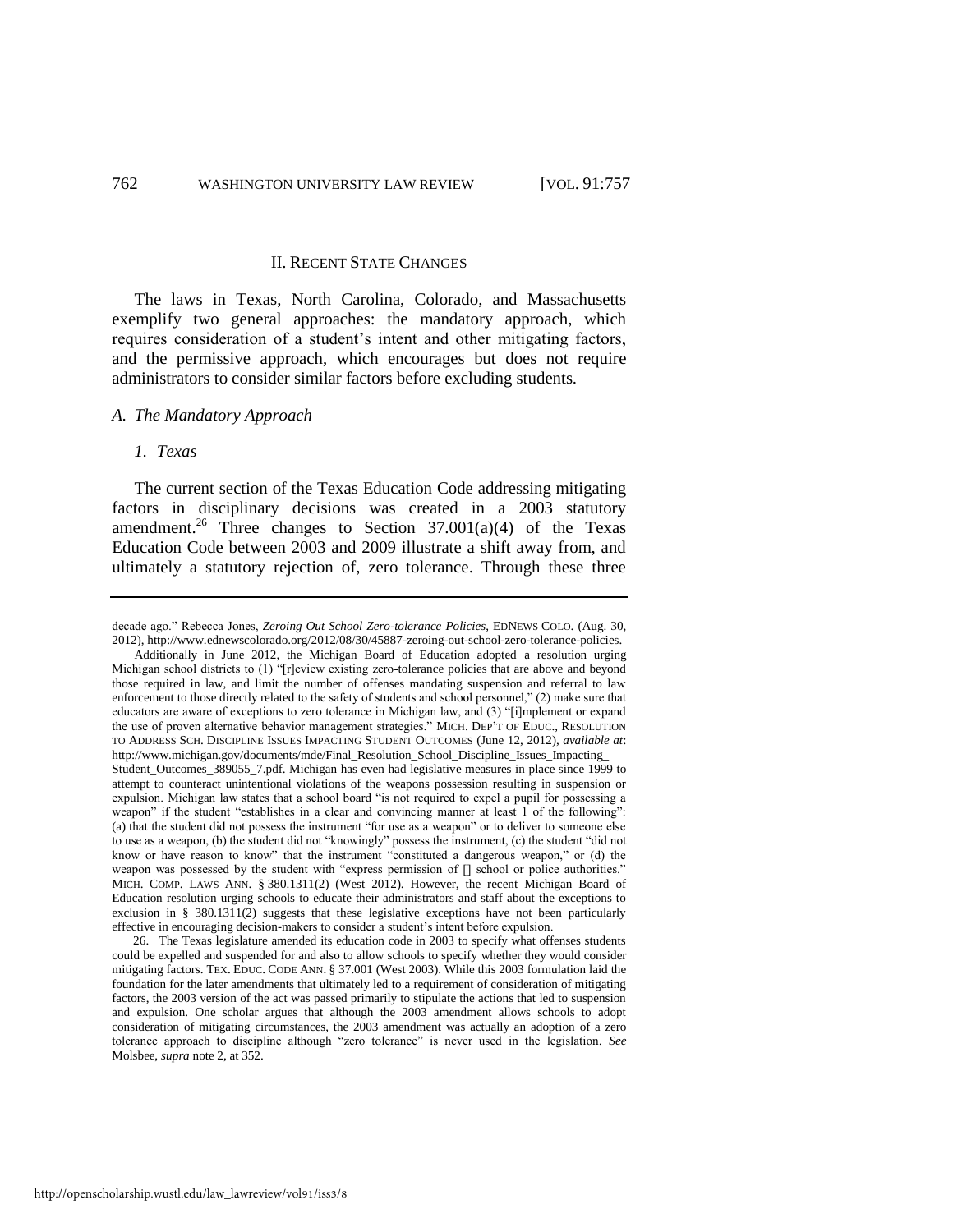changes, Section 37.001(a)(4) evolved from allowing consideration of mitigating circumstances to requiring such consideration before disciplinary action. Now, Texas law requires school districts to consider a student's self-defense, intent, disciplinary history, and disability prior to exclusion from school.<sup>27</sup> Despite the mandatory language of the statute, however, it is doubtful that such statutory amendments have effectively eliminated zero tolerance attitudes.<sup>28</sup>

The first change in 2003 permitted school districts to consider whether a student acted in self-defense before exercising exclusionary punishment. The amended Section 37.001(a)(4) read: "the student code of conduct must . . . specify whether consideration is given to self-defense as a factor in a decision to order suspension, removal to a disciplinary alternative education program, or expulsion."<sup>29</sup> The district had to specify whether or not to put such consideration into their code of conduct, but there was no requirement to include consideration of intent.

Two years later, the legislature amended the section a second time, expanding Section 37.001(a)(4) to include more factors. Whether to consider these additional mitigating circumstances in school exclusions remained optional.<sup>30</sup> The 2005 amendment read:

<sup>27.</sup> TEX. EDUC. CODE ANN. § 37.001(a)(4) (West 2013). Although decision-makers must consider these four mitigating circumstances before suspension, expulsion, or removal to a disciplinary alternative education program, the reasons for removing students from the classroom are still fairly subjective. Texas teachers can remove students to a disciplinary alternative education program if the teacher deems the student's behavior "so unruly, disruptive, or abusive that it seriously interferes with the teacher's ability to communicate effectively with the students in the class or with the ability of the student's classmates to learn." § 37.002(b)(2). *See* Patrick S. Metze, *Plugging the School to Prison Pipeline by Addressing Cultural Racism in Public Education Discipline*, 16 U.C. DAVIS J. JUV. L. & POL'Y 203, 228 (2012) (discussing the effect of removing students from the classroom and arguing that the isolation resulting from being removed "retards the student's otherwise normal educational and social development, and in turn encourages withdrawal and continued negative disciplinary problems leading to the likelihood of involvement with crime and the juvenile justice system").

<sup>28.</sup> *See infra* text accompanying note[s 94](#page-21-0)[–103.](#page-23-0) 

<sup>29.</sup> EDUC. § 37.001(a)(4) (West 2003).

<sup>30.</sup> One commentator argues that this 2005 amendment was inspired by situations such as an eighth grader who was suspended for possessing a pencil sharpener with a two-inch folding blade and a seventh grader expelled for accidentally leaving his boy scout knife in his jacket pocket. Marc Levin, *A New Texas Pipeline: Zero Tolerance for Texas Kids*, TEX. PUB. POL'Y FOUND. (July 6, 2006), http://www.texaspolicy.com/center/effective-justice/opinions/new-texas-pipeline. The Texas Public Policy Foundation reported after the amendment that:

<sup>[</sup>i]n response to such outrages, legislators in 2005 passed House Bill 603 clarifying that, before expelling a student, schools may consider [mitigating factors]. However, at the behest of school lobbyists, the legislation was watered down from its original wording, which would have required these factors to be considered. State Rep. Rob Eissler (R-The Woodlands) and other lawmakers have vowed to strengthen this legislation next session.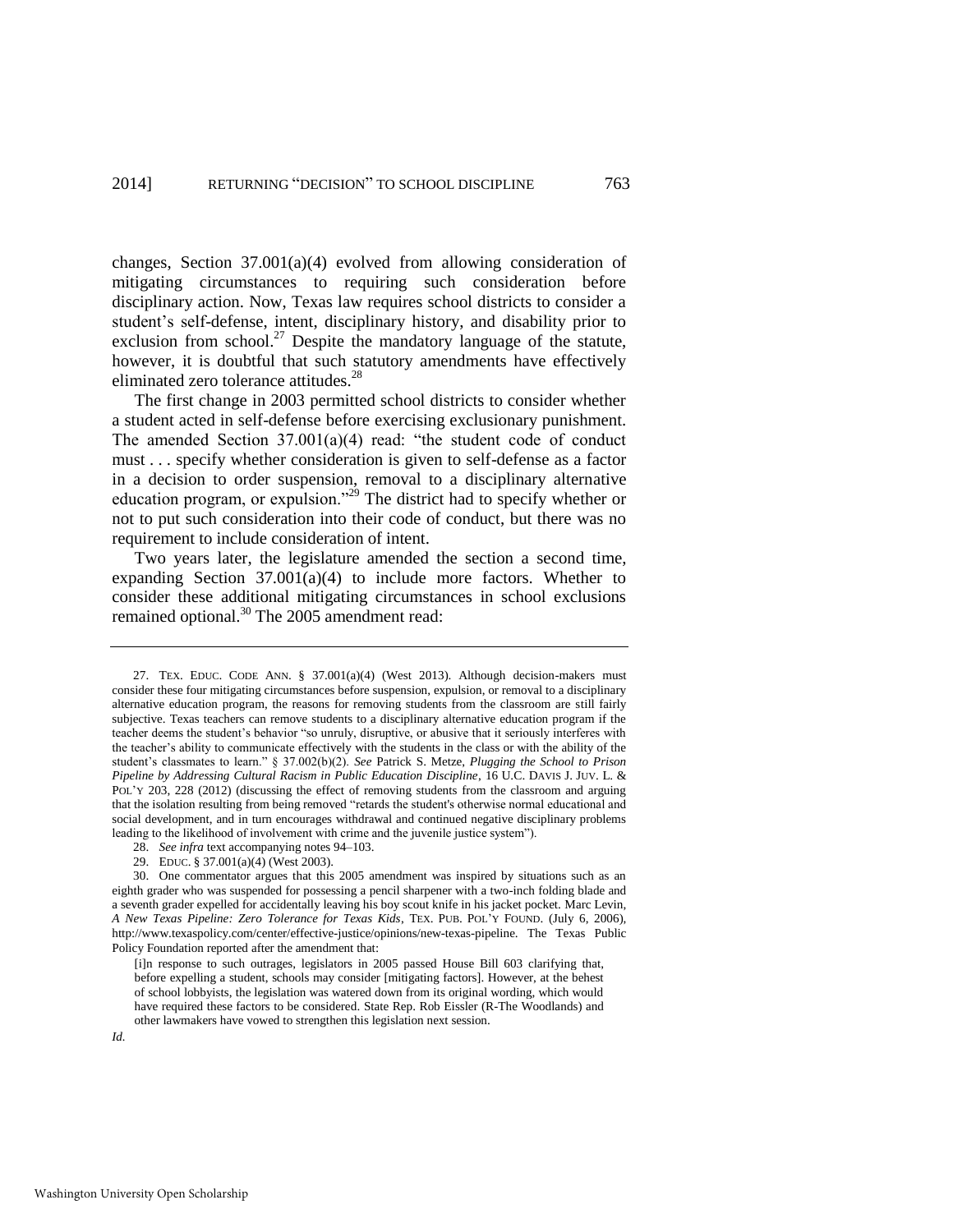the student code of conduct must . . . specify whether consideration is given, as a factor in a decision to order suspension, removal to a disciplinary alternative education program, or expulsion, to: *(A) self-defense; (B) intent or lack of intent at the time the student engaged in the conduct; (C) a student's disciplinary history; or (D) a disability that substantially impairs the student's capacity to appreciate the wrongfulness of the student's conduct*. 31

The third and most recent amendment in 2009 alters the language from permissive consideration of intent, where a school district chooses whether to weigh mitigating circumstances, to mandatory consideration, where a district must consider such factors.<sup>32</sup>

Two key changes are especially significant. First, the amendment shifts from requiring districts to "specify *whether*" schools will consider mitigating circumstances to requiring all districts to "specify *that*" consideration be given to such factors.<sup>33</sup> Rather than simply encouraging school districts to consider incident-specific circumstances, this amendment seems to require it. Second, the requirement that consideration of mitigating circumstances be given in "each decision" ensures examination of misbehavior within each case's individual context. Together, these two requirements mandate that administrators exercise judgment given the unique circumstances of each case. $34$ 

Additionally, in interpreting Texas's school discipline laws, Texas courts have affirmed the proposition that zero tolerance policies may violate substantive due process rights.<sup>35</sup> The most recent case interpreting

<sup>31.</sup> EDUC. § 37.001(a)(4) (West 2005) (emphasis added) (italicized text indicates additions to the 2005 statute from the 2003 statute).

<sup>32.</sup> Texas lawmakers held hearings beginning in 2007 to require school districts to factor intent into disciplinary decisions, but the measures did not pass until the recent amendments in 2009. *See*  TEX. APPLESEED, TEXAS' SCHOOL-TO-PRISON PIPELINE DROPOUT TO INCARCERATION: THE IMPACT OF SCH. DISCIPLINE & ZERO TOLERANCE 17 & n.6 (2007), *available at*: http://www.texasappleseed .net/pdf/Pipeline%20 Report.pdf.

<sup>33.</sup> EDUC. § 37.001(a)(4) (emphasis added).

<sup>34.</sup> EDUC. § 37.001(a)(4) now reads:

the student code of conduct must . . . specify *that* consideration will be given, as a factor in *each* decision *concerning* suspension, removal to a disciplinary alternative education program, expulsion, *or placement in a juvenile justice alternative education program, regardless of whether the decision concerns a mandatory or discretionary action* to (A) selfdefense; (B) intent or lack of intent at the time the student engaged in the conduct; (C) a student's disciplinary history; or (D) a disability that substantially impairs the student's capacity to appreciate the wrongfulness of the student's conduct.

EDUC. § 37.001(a)(4) (West 2013) (emphasis added) (italicized text indicates changes from the 2005 statute to the current statute).

<sup>35.</sup> Federal Circuit Courts are split as to whether zero tolerance policies are constitutional. The Fourth Circuit, in Ratner v. Loudoun Cnty. Pub. Sch., held that it was not the court's place to question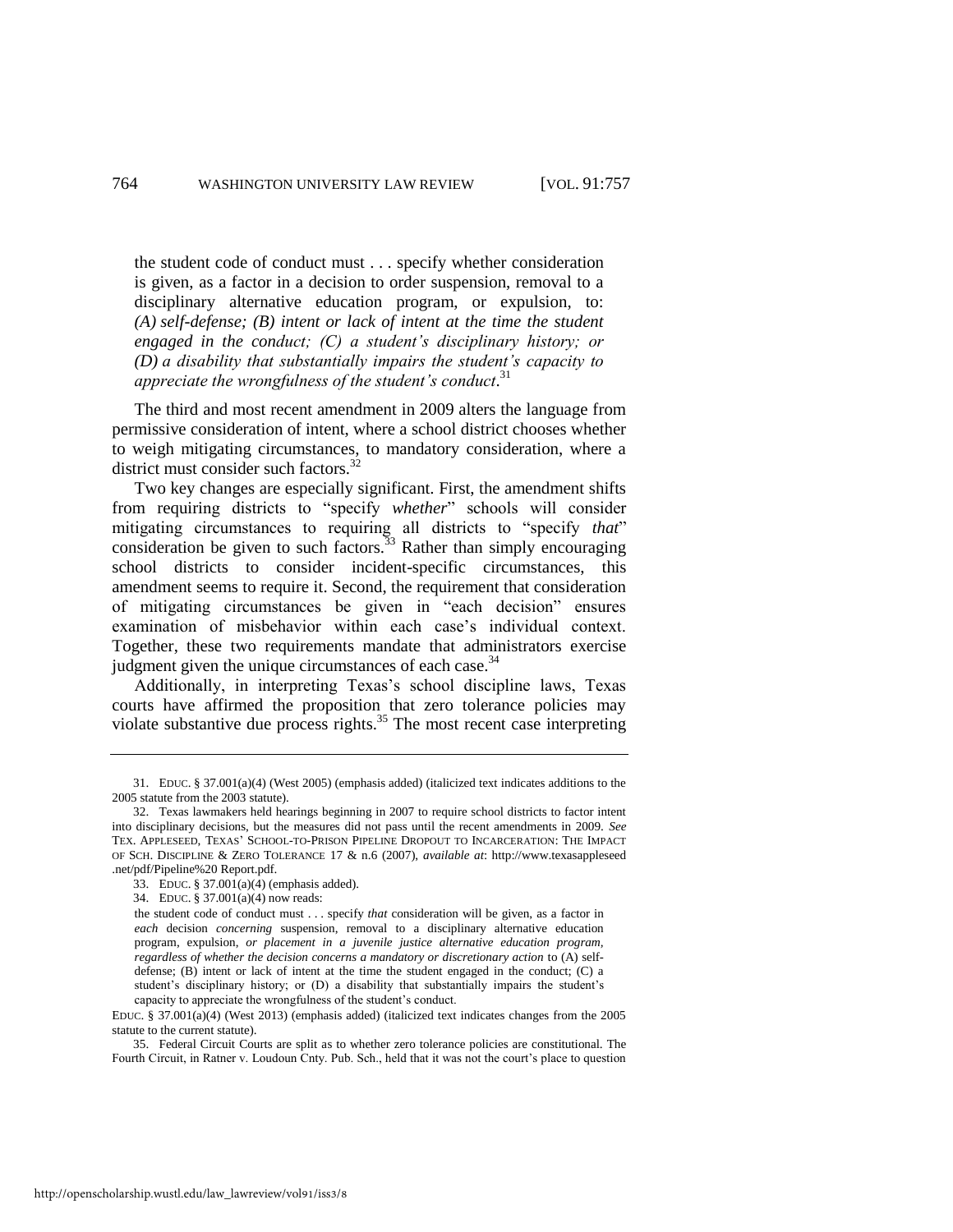the constitutionality of an exclusion under a Texas school's zero tolerance policy is *Hinterlong v. Arlington Independent School District* in 2010.<sup>36</sup> In its opinion, the Texas Court of Appeals acknowledges that consideration of intent by school administrators is necessary to avoid substantive due process violations.<sup>37</sup>

As discussed in Part III, however, despite the mandatory language of the Texas statute and judicial affirmation that examination of intent in school disciplinary decisions is necessary to satisfy due process, the effectiveness of Texas's mandatory legislative language in eliminating zero tolerance is questionable at best. $38$  Texas continues to be cited for high rates of school exclusion which casts doubt on the efficacy of mandatory language absent an explicit statutory disavowal of zero tolerance.<sup>39</sup>

#### *B. The Permissive Approach*

#### *1. North Carolina*

In June 2011, motivated by concerns about the rigidity of zero tolerance, North Carolina legislators amended their school discipline laws

zero tolerance policies and that the school's zero tolerance policy was constitutional. 16 F. App'x 140, 142 (2001). The Texas Court of Appeals affirmed that "strict adherence to zero tolerance policies without consideration of the student's mens rea would appear to run afoul of substantive due process notions." Hinterlong v. Arlington Indep. Sch. Dist*.*, No. 2-09-050-CV, 2010 WL 522641, at \*2 (Tex. Ct. App. Feb. 11, 2010) (referencing the Sixth Circuit's holding in Seal v. Morgan, 229 F.3d 567 (6th Cir. 2000)). However, in contrast to the Fourth Circuit, the Sixth Circuit found that "suspending or expelling a student for weapons possession, even if the student did not knowingly possess any weapon, would not be rationally related to any legitimate state interest" and thus would be in violation of the student's substantive due process rights. *Seal*, 229 F.3d at 575.

<sup>36.</sup> No. 2-09-050-CV, 2010 WL 522641. The original trial court date was in 2008, and the Texas Court of Appeals acknowledged that the school discipline laws had been amended since the outset of the case. *Id.* at \*1 n.2.

<sup>37.</sup> *Id.* at \*2. School officials removed Matthew Hinterlong to an alternative high school after finding an allegedly alcoholic substance in his car. *Id.* at \*1. Hinterlong challenged the school's zero tolerance policy both facially and as applied. *Id.* at \*2. Ultimately, the court in *Hinterlong* held however, that "Hinterlong has not demonstrated that [the school's] zero tolerance policy operated unconstitutionally as applied to him." *Id.* The school district had offered Hinterlong a chance to prove his lack of intent, but he had produced no exculpatory evidence. *Id.* Thus, because the school examined Hinterlong's intent, the court found no due process violations. *Id.* at \*3.

<sup>38.</sup> *See infra* text accompanying notes [96–](#page-22-0)[106.](#page-24-0) Oregon is the most recent state to have reexamined its school discipline legislation, and its new anti-zero tolerance legislation is mandatory, requiring school districts to consider student age and past patterns of behavior before suspension or expulsion. *See supra* text accompanying note [25.](#page-5-0) Oregon's recent legislation appears to be a direct result of advocacy from organizations attempting to dismantle zero tolerance policies. *See* Press Release, *supra* note [25.](#page-5-0) 

<sup>39.</sup> *See infra* text accompanying note[s 96](#page-22-0)[–106.](#page-24-0)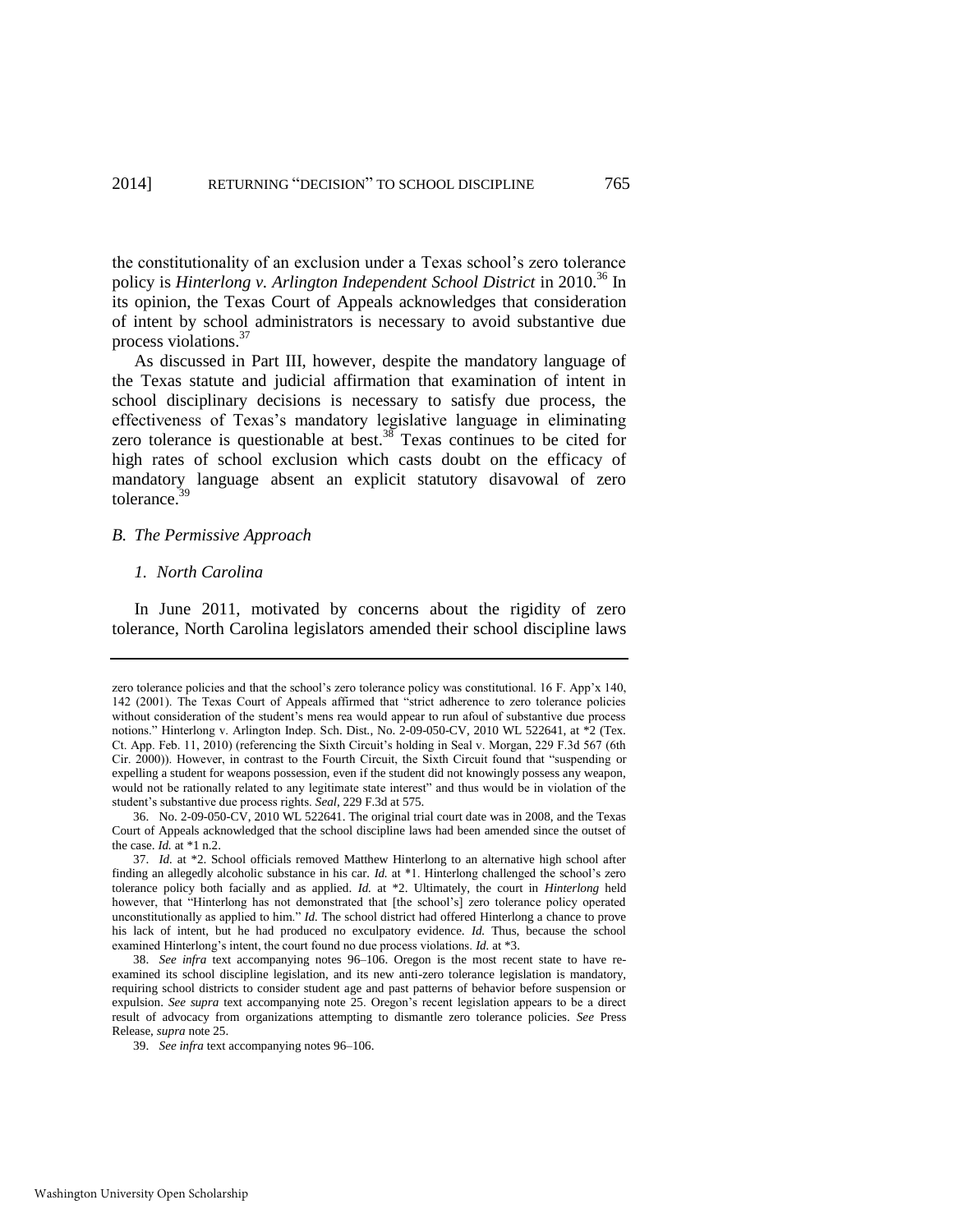to encourage greater flexibility in student exclusion decisions.<sup>40</sup> Section 390.1(a) explicitly acknowledges the harms in removing kids from school, calling for school discipline measures that balance the need for safety against the potentially detrimental consequences of exclusion.<sup>41</sup>

<span id="page-10-0"></span>Sections 390.2(a)–(k) provide the details of the new discipline policy. Section 390.2(f) attempts to "minimize the use of long-term suspension and expulsion" by restricting the use of such disciplinary measures to "serious violations" that "threaten the safety of students, staff, or school visitors or threaten to substantially disrupt the educational environment."<sup>42</sup> Infractions such as disrespectful language, dress code violations and minor physical altercations are specifically listed as instances that do not justify long-term disciplinary action.<sup>43</sup> If aggravating circumstances escalate a minor infraction to a serious one, however, the law still allows administrators disciplinary flexibility.<sup>44</sup>

North Carolina's approach to considering mitigating circumstances does not require administrators to look at mitigating or aggravating factors.<sup>45</sup> But school boards may consider student intent, disciplinary and

41. § 115C-390.1(a) states in part:

the General Assembly also recognizes that removal of students from school, while sometimes necessary, can exacerbate behavioral problems, diminish academic achievement, and hasten school dropout. School discipline must balance these interests to provide a safe and productive learning environment, to continually teach students to respect themselves, others, and property, and to conduct themselves in a manner that fosters their own learning and the learning of those around them.

42. § 115C-390.2(f).

43. *Id.*

44. *Id.* ("The principal may, however, in his or her discretion, determine that aggravating circumstances justify treating a minor violation as a serious violation).

45. *See* § 115C-390.2(g). The full section reads:

Board policies shall not prohibit the superintendent and principals from considering the student's intent, disciplinary and academic history, the potential benefits to the student of alternatives to suspension, and other mitigating or aggravating factors when deciding whether to recommend or impose long-term suspensions.

*Id.* While policies cannot prevent administrators from considering intent and other mitigating factors, this law does not require decision-makers to consider these factors before making exclusionary decisions. Arguably, this section could be seen as preventing the adoption of blanket zero-tolerance policies because those would require a certain punishment based on a certain action. The language in this section of North Carolina's school discipline law, however, is still permissive because it allows for the possibility that school board policies could be silent on the subject of considering student intent. A policy that neither prohibited consideration of intent and mitigating factors nor encouraged it would be valid under this law.

<sup>40.</sup> N.C. GEN. STAT. ANN. §§ 115C-390.1, 390.2 (West 2011). *See NC Lawmakers Revisit School Zero-tolerance Rules*, WINSTON-SALEM J. (May 12, 2011, 1:00 AM), http://www2.journal now.com/news/2011/may/12/WSMAIN01-nc-lawmakers-revisit-school-zero-toleranc-ar-1025736/ (quoting a former school teacher as saying the change "gives us a little more common sense in determining what is serious and needs (a child) to be expelled").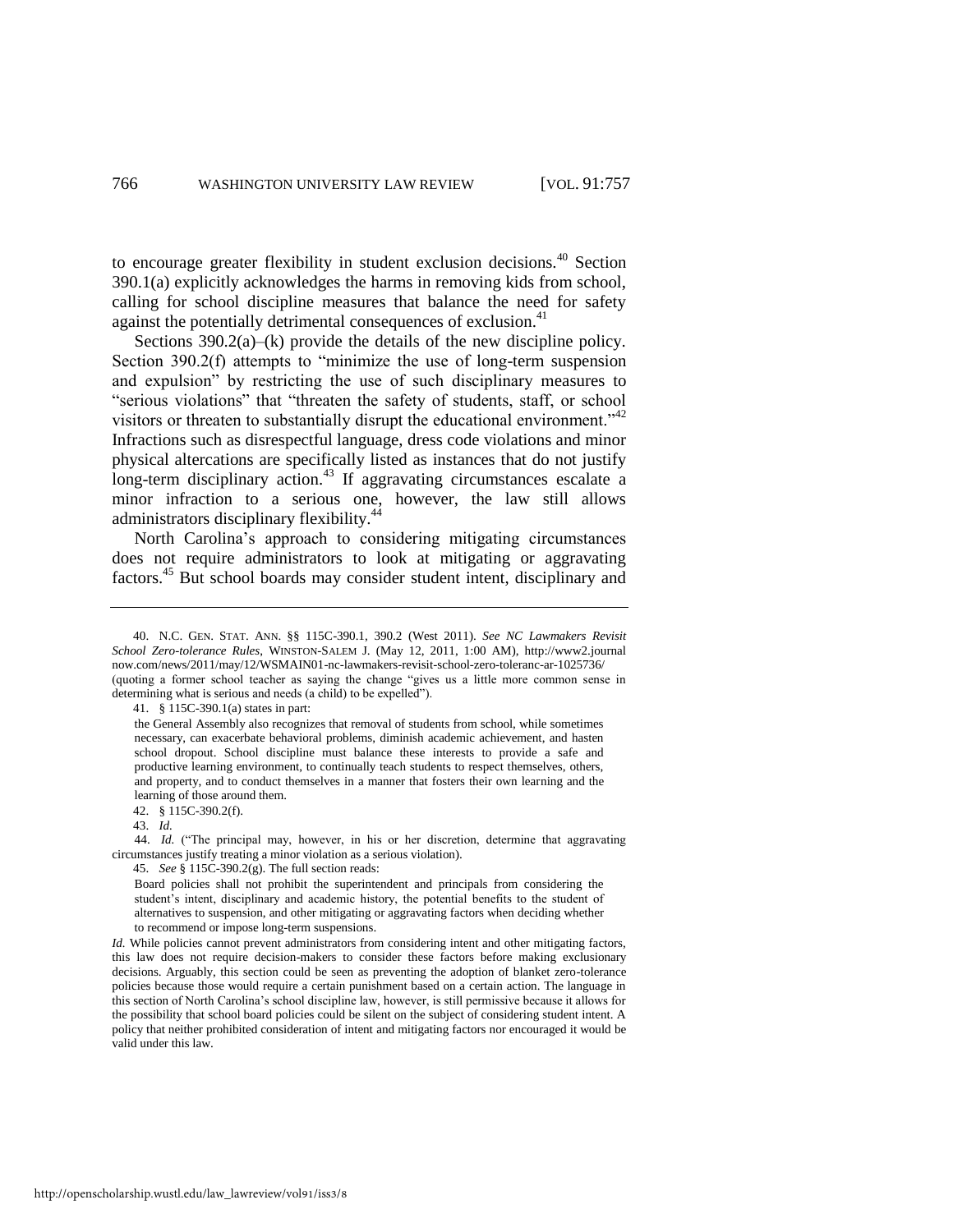academic history, benefits of alternatives to suspension, and other mitigating or aggravating factors.<sup>46</sup> With this permissive approach, administrators have the option, but not the obligation, to make decisions based on the unique circumstances of each case. Thus, as is the case with all permissive anti-zero tolerance legislation, decision makers could legally still choose a zero tolerance approach to discipline.

#### *2. Colorado*

Colorado recently amended its school discipline policies in May of 2012.<sup>47</sup> On May 19, 2012, the governor signed into law H.B. 12-1345**,** which allows consideration of the particular circumstances behind each disciplinary infraction.<sup>48</sup> In addition to addressing zero tolerance, H.B. 12-1345 emphasizes the need to limit student interaction with the juvenile justice system.<sup>49</sup>

<span id="page-11-0"></span>Three sections of HB12-1345 discourage zero tolerance. First, the legislative declaration found in Section 21 of H.B. 12-1345 acknowledges that "inflexible" zero tolerance policies have led to "unnecessary" exclusionary discipline.<sup>50</sup> Although the declaration does not have the effect of law and in fact was never codified, it indicates a legislative intent to urge administrators to avoid involvement of students in the criminal or juvenile justice system "when addressing minor misbehavior that is typical for a student based on his or her developmental stage."<sup>51</sup> Additionally, it encourages state laws to allow administrators "to use their discretion to determine the appropriate disciplinary response to each incident of student misconduct."<sup>52</sup>

<sup>46.</sup> *See* § 115C-390.2(g).

<sup>47</sup>*. See* Deam & Blume, *supra* note [1.](#page-1-2) *See also* Jones, *supra* note [25](#page-5-0) (the passage of the new legislation, "[s]chool officials around the state returned to their classrooms this fall with far greater discretion about when to involve police in [school] discipline issues").

<sup>48. 2012</sup> CO H.B. 1345 § 26(1.2)(a)-(f) (codified at COLO. REV. STAT. § 22-33-106(1.2)) (West 2012).

<sup>49</sup>*. See* Kevin Simpson, *Reforms Pitched for Colorado Schools' Zero-tolerance Rules*, DENVER POST (Jan. 17, 2012, 1:00 AM), http://www.denverpost.com/news/ci\_19756112. (describing advocacy groups pushing the reforms as being concerned "about racial disparity in school referrals to law enforcement").

<sup>50. &</sup>quot;The use of inflexible 'zero tolerance' policies as a means of addressing disciplinary problems in schools has resulted in unnecessary expulsions, out-of-school suspensions, and referrals to law enforcement agencies." § 21(1)(a).

Although this legislative declaration is in Section 21 of H.B. 12-1345, it was not codified with the rest of the amendments in H.B. 12-1345.

<sup>51. § 21(1)(</sup>b).

<sup>52. § 21(1)(</sup>c).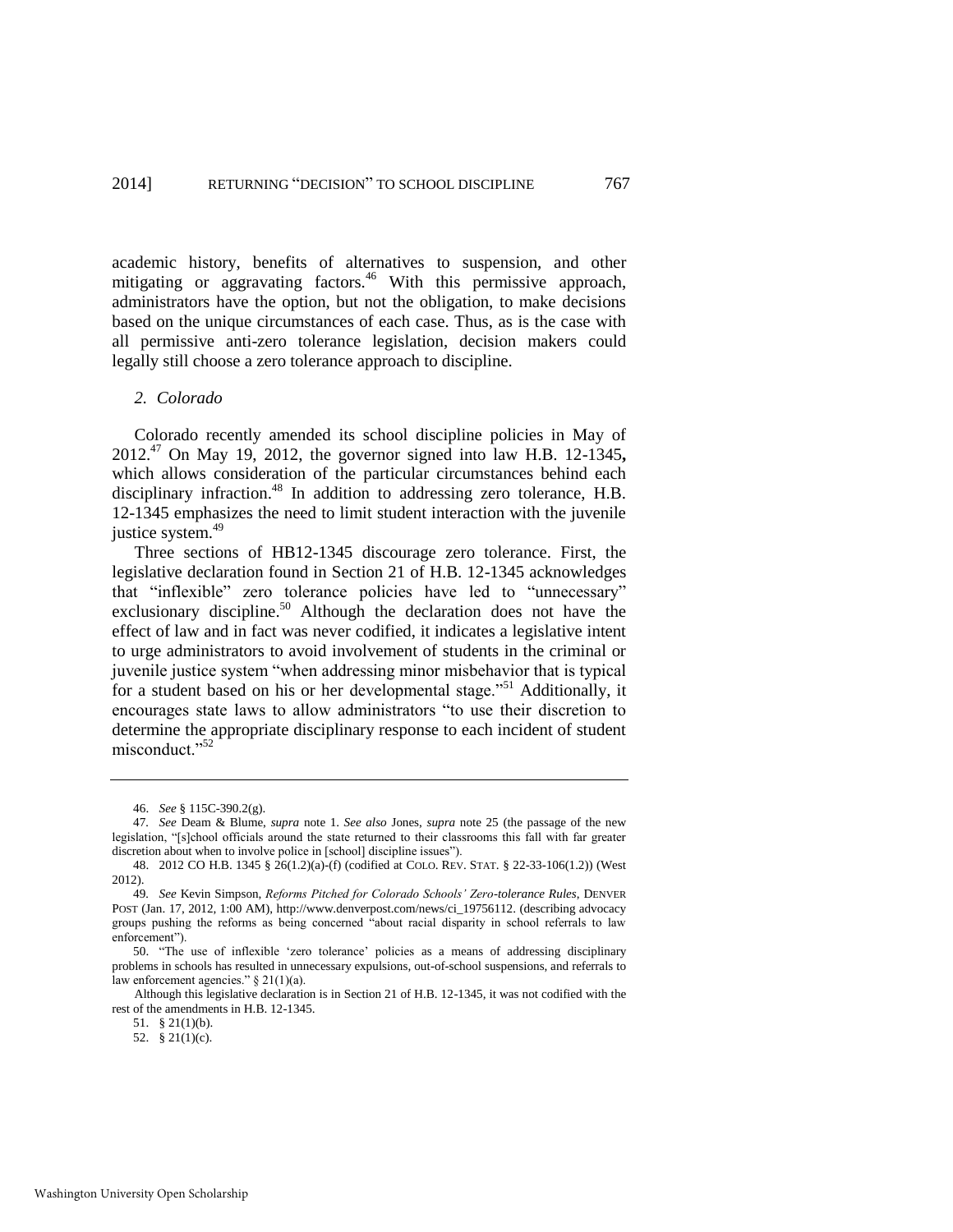Second, Section 22 of H.B. 12-1345 mandates that school districts impose "proportionate disciplinary interventions and consequences" and include plans for "prevention, intervention, restorative justice, [and] peer mediation."<sup>53</sup> The purpose of the section is to "minimize student exposure to the criminal and juvenile justice system."<sup>54</sup> Section 22 also requires school principals to report annual statistics on enrollment, attendance, dropout rates, and the most serious discipline code violations.<sup>55</sup> Additionally, and perhaps most significant in discouraging zero tolerance, Section 26 of HB 12-1345 amended Colorado Statute Section 22-33-106 to eliminate mandatory suspension and expulsion for willful disobedience, willful destruction of school property, behavior on or off school property that threatens physical harm to students or school personnel, possession of a dangerous weapon, use or possession of drugs, robbery, using a facsimile firearm, and others.<sup>56</sup> The amendment changed Section 22-33-106(1) from "the following shall be grounds for suspension or expulsion" to "the following *may* be grounds for suspension or expulsion."<sup>57</sup> The shift in language from "shall" to "may" is a movement away from mandatory expulsion for certain offenses, demonstrating a rejection of the automatic discipline characteristic of the zero tolerance mindset.

Third, Section 26 of H.B. 12-1345 enumerates the grounds for suspension and expulsion and encourages school districts to consider various factors before expelling or suspending a student.<sup>58</sup> The factors include age, disciplinary history, disability, severity of the violation, whether the violation threatened the safety of students or staff members, and whether a lesser punishment would properly address the student's behavior.<sup>59</sup> The legislation does not, however, require administrators or school officials to consider these factors before making disciplinary decisions.

<sup>53. § 22(2)(</sup>a)(II)(A) (codified at COLO. REV. STAT. § 22-32-109.1(2)(a)(II)(A) (West 2012)).

<sup>54. § 22(2)(</sup>a)(II)(B) (codified at COLO. REV. STAT. § 22-32-109.1(2)(a)(II)(B) (West 2012)).

<sup>55. §§ 22(2)(</sup>b)(I)-(IV) (codified at COLO. REV. STAT. §§ 22-32-109.1(2)(b)(I)–(IV) (West 2012)).

<sup>56. § 26(1) (</sup>codified at COLO. REV. STAT. § 22-33-106(1) (West 2012)).

<sup>57.</sup> *Id.* The list of activities constituting grounds for possible suspension or expulsion is codified at COLO. REV. STAT. §§ 22-33-106(1)(a)–(g) (West 2012).

<sup>58</sup>*.* "Each school district is encouraged to consider each of the following factors before suspending or expelling a student". § 26(1.2) (codified at COLO. REV. STAT. § 22-33-106(1.2) (West 2012).

<sup>59. §§ 26(1.2)(</sup>a) –(f) (codified at COLO. REV. STAT. §§ 22-33-106(1.2)(a)–(f)).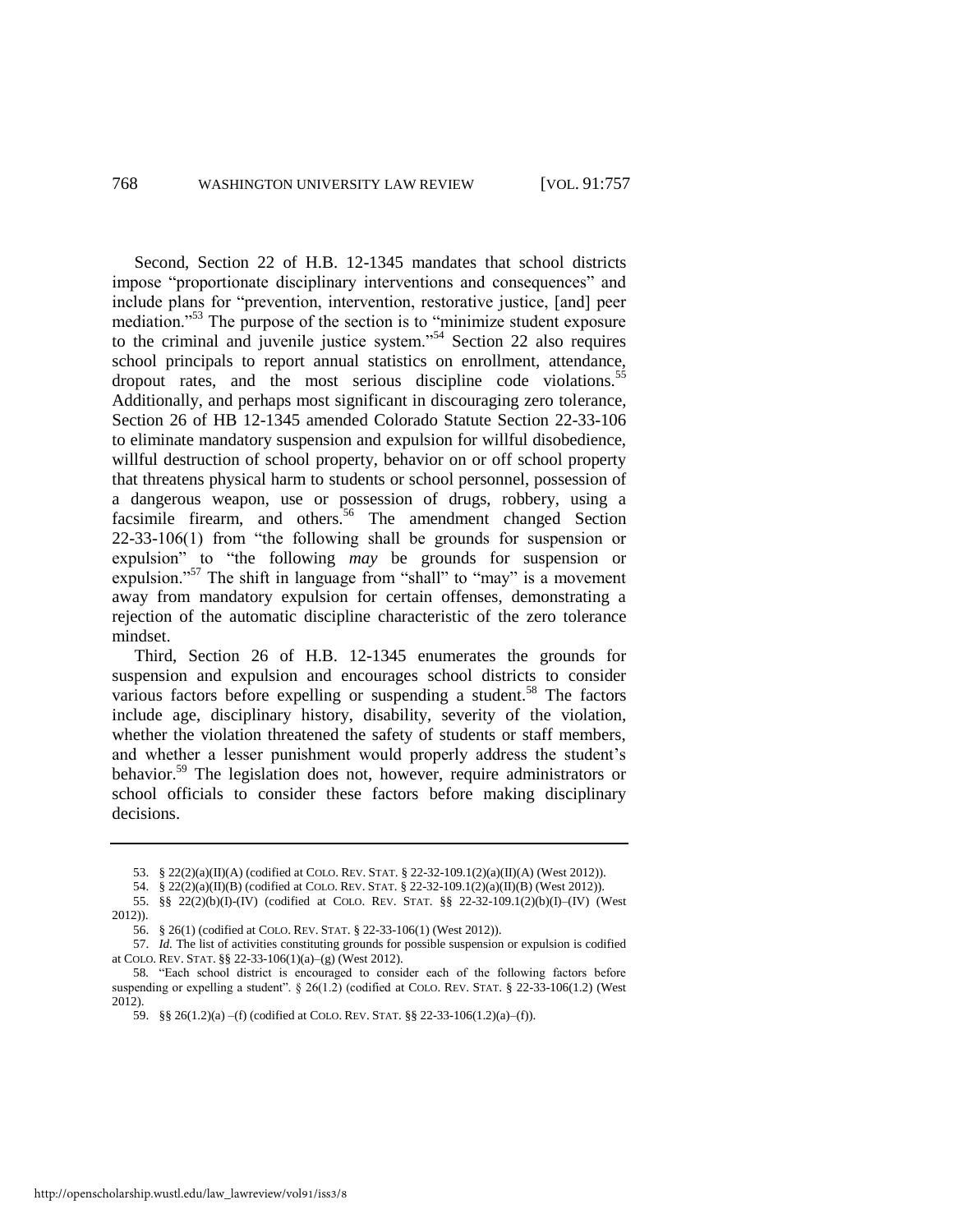Colorado lawmakers and news articles praise the legislation as eliminating zero tolerance. $60$  The legislative language, however, while eliminating automatic expulsions for some behavior, does not mandate the consideration of intent or other mitigating factors in making exclusionary decisions. Rather, like the permissive approach taken in North Carolina, Colorado encourages, rather than requires, administrators to examine mitigating factors. $\overline{61}$  There is no doubt that H.B. 12-1345 took steps toward eliminating zero tolerance. In fact, the un-codified legislative declaration and the proponents of the bill proclaimed this as the end to zero tolerance. ${}^{62}$  But the new law arguably still leaves room for zero tolerance exclusion because it does not mandate the consideration of context-specific factors.

#### *3. Massachusetts*

School discipline in Massachusetts is governed by Massachusetts General Laws Chapter 71 Sections 37H and 37H1/2.<sup>63</sup> Section 37H lists three behaviors that merit expulsion: possession of a dangerous weapon, possession of a controlled substance, or assault of an educational staff member.<sup>64</sup> Expulsion for such behavior is not mandatory. After a hearing, "a principal may, in his discretion, decide to suspend rather than expel a student" who has been found guilty of one of these three offenses.<sup>65</sup> Section 37H1/2 provides that a student may also be suspended upon the issuance of a felony complaint or conviction.<sup>66</sup> The school may choose to suspend the student if the principal determines that the student's presence in the school "would have a substantial detrimental effect on the general

<sup>60.</sup> Senator Evie Hudak, a sponsor of the bill, said "[w]e need to figure out the least destructive method of punishment. I think that eliminating the crazy zero-tolerance policies will put us on the right track." Jones, *supra* note [25.](#page-5-0) Jones writes that "[t]he new law requires school districts to rewrite their disciplinary codes to eliminate automatic expulsion except for carrying firearms on campus, and to avoid referring students to law enforcement for minor infractions." *Id.*

<sup>61.</sup> Colorado's statute addresses its desire to discourage zero tolerance most explicitly of the three permissive approach states explored in this Part. How Colorado's passage of this statute actually affects student exclusion and referral to police officers will be interesting to monitor.

<sup>62.</sup> "The passage of SB 46 bill represents a landmark victory for the State of Colorado and Padres & Jóvenes Unidos, whose members have organized for over two years for a legislative solution to end zero-tolerance policies and racial disparities in school discipline practices." *Jovenes Unidos Win Landmark Discipline Reform*, PADRES & JOVENES UNIDOS (May 9, 2012), http://www.padresunidos .org/jovenes-unidos-win-landmark-discipline-reform (last updated May 11, 2012).

<sup>63.</sup> MASS. GEN. LAWS ch. 71, §§ 37H–37H1/2 (2012).

<sup>64. §§ 37</sup>H (a)–(b) (2012).

<sup>65. § 37</sup>H(c).

<sup>66.</sup> *See* MASS. GEN. LAWS § 37H1/2(1)–(2).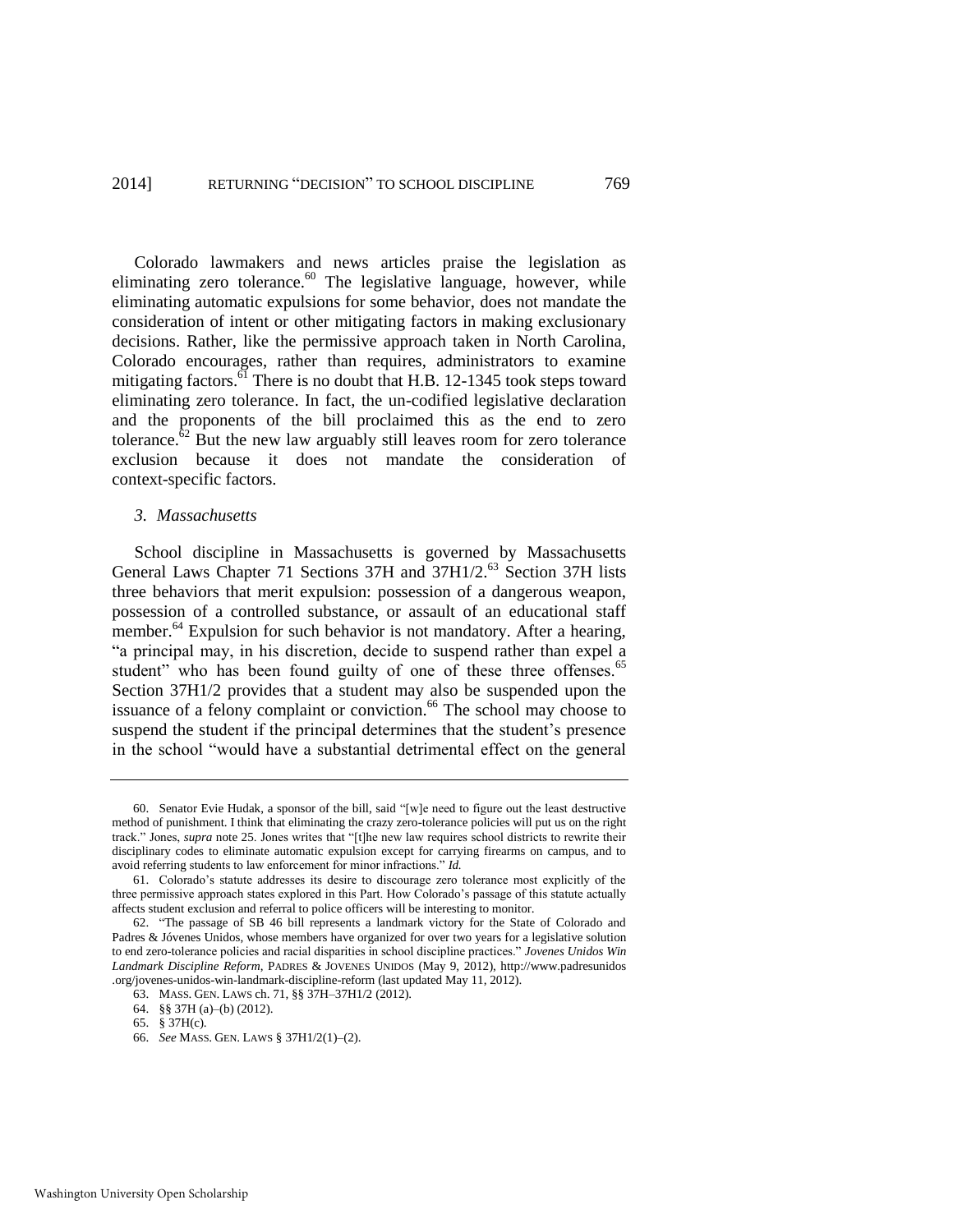welfare of the school."<sup>67</sup> An allegation of a felony is sufficient for suspension; the student need not actually have committed the crime.<sup>68</sup>

In Massachusetts, individual schools have the ability to determine their own disciplinary policies, as long as the policies comply with Sections 37H and 37H1/2. Neither Section 37H nor Section 37H1/2 require school administrators to exercise zero tolerance. But no written safeguards exist to prevent school districts from adopting zero tolerance policies. Thus, Massachusetts' schools can choose to adopt zero tolerance policies, and many have.<sup>69</sup> This school-specific choice of disciplinary policy results in a lack of uniformity throughout the Commonwealth—schools within the same district could theoretically have vastly different approaches to school discipline.

<span id="page-14-0"></span>Before August 2012, nothing in Massachusetts's school discipline law encouraged or required school administrators to look at the context behind a code of conduct violation.<sup>70</sup> Schools were not prevented by law from adopting resolutions that examined student intent and other mitigating factors in the school discipline context, nor did the legislative language encourage them to do so.

A recent amendment, signed by Governor Deval Patrick in August 2012, ventures to attack the zero tolerance attitudes that pervade Massachusetts school discipline codes. While primarily a bill to ensure that excluded students have access to alternative education programs, Section 37H3/4(b) says that "a decision-maker at a student meeting or hearing, when deciding the consequences for the student, *shall* exercise discretion; consider ways to re-engage the student in the learning process; and avoid using exclusion as a consequence until other remedies and

70. Rather, because Massachusetts has:

<sup>67. § 37</sup>H1/2(1).

<sup>68.</sup> *Id.*

<sup>69.</sup> In 1993, the Massachusetts Legislature enacted the Education Reform Act . . . which expanded a school principal's authority to exclude students for conduct that threatens the safety of students and staff. The change meant that long-term and permanent exclusion decisions are made at the school level, rather than at the district level. The act's language gives school administrators unfettered discretion to exclude students.

Subsequently, many school districts adopted zero tolerance policies. Isabel Raskin et al., *Long and Winding Road: The Role of Courts, Zero Tolerance and School Exclusion in Mass.*, 18 MASS. LAW. J., No. 9, May 2011, at 22 (footnotes omitted).

broad disciplinary power at the school level . . . school administrators have a free hand to mete out discipline based on their own professional judgment. Unfortunately, many school administrators across Massachusetts employ zero tolerance as a punitive and exclusionary approach towards school discipline.

MASS. APPLESEED CTR. FOR LAW AND JUSTICE, *supra* not[e 7,](#page-2-2) at 5.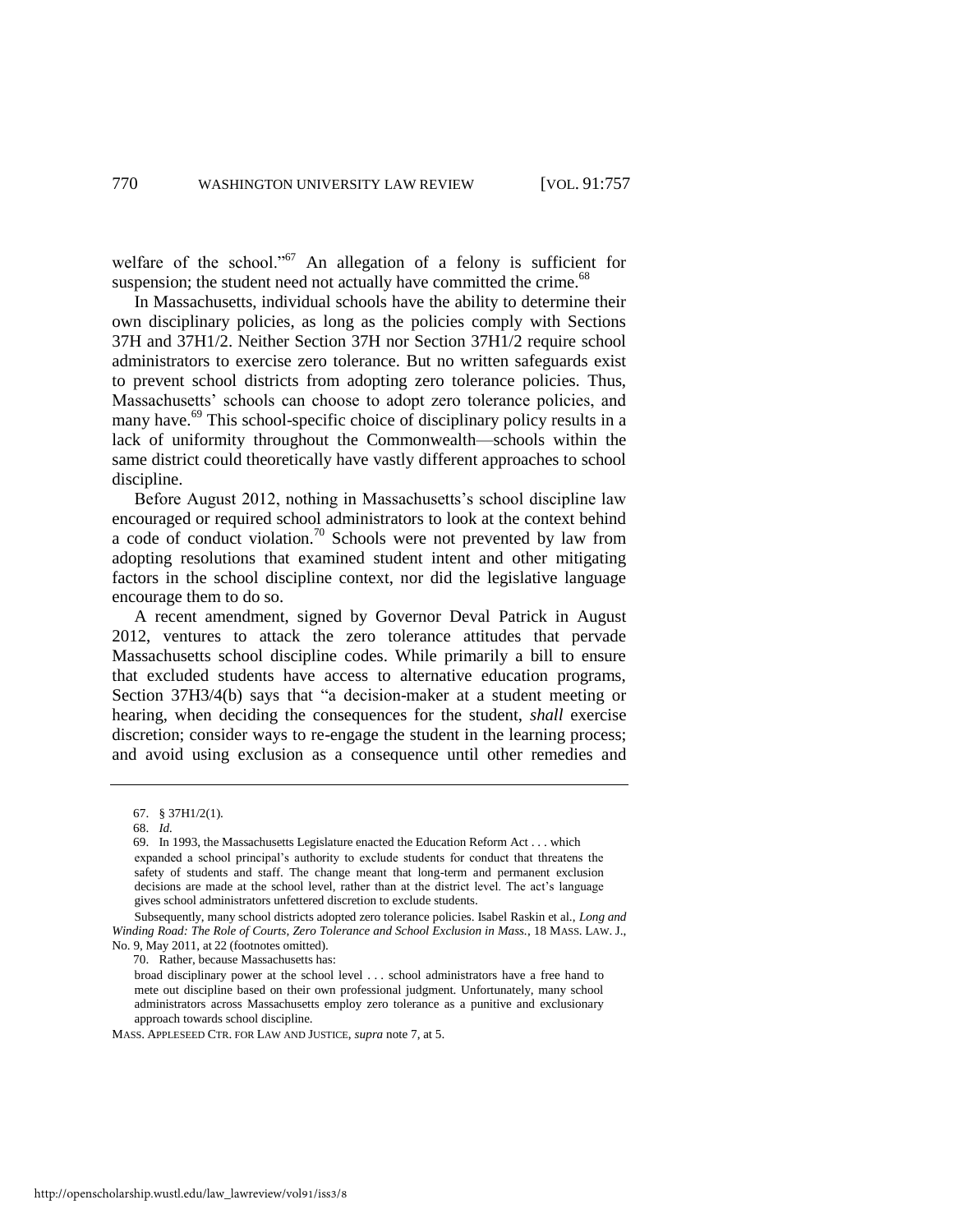consequences have been employed."<sup>71</sup> Requiring decision-makers to exercise discretion is a small but significant step toward preventing individual schools from adopting zero tolerance policies.

#### III. IMPLICATIONS ANALYSIS

The consequences of zero tolerance policies have prompted change in the form of the anti-zero tolerance legislation discussed in the previous section. In addition to examining the unintended consequences of zero tolerance, this section also illuminates consequences and complications that may accompany the new wave of anti-zero tolerance policies (both the mandatory and permissive approaches). Despite some of the uncertainty about the effects of anti-zero tolerance legislation, this Note argues that this new legislation is a positive step toward fair school discipline.

#### *A. Unintended Consequences of Zero Tolerance*

The anti-zero tolerance legislation in Texas, North Carolina, Colorado, and Massachusetts seeks to address and remedy the negative effects of zero tolerance legislation.<sup>72</sup> Many critics have raised the negative effects of zero tolerance laws, including: (1) greater numbers of school exclusions without a corresponding increase in school safety;  $(2)$  increased delinquency, drop-out, and repeat offender rates;  $(3)$  disproportionate

<span id="page-15-1"></span><span id="page-15-0"></span><sup>71. 2012</sup> Mass. Acts. ch. 222 (emphasis added).

<sup>72.</sup> The legislative declarations of both Colorado and North Carolina acknowledge that the amendments are responses to the negative effects of zero tolerance. *See supra* text accompanying note [50;](#page-11-0) *see also infra* text accompanying note [79.](#page-16-0) 

<sup>73.</sup> *See* DANIEL J. LOSEN & RUSSELL J. SKIBA, SUSPENDED EDUCATION: URBAN MIDDLE SCHOOLS IN CRISIS 2–3 (2006). This could be the result, as school officials and critics point out, of harsh punishments such as expulsion and suspension for relatively minor infractions. For example, being excluded from school for defiance as opposed to bringing a weapon to school. Amy P. Meek, Note, *School Discipline "As Part of the Teaching Process": Alternative and Compensatory Education Required by the State's Interest in Keeping Children in School*, 28 YALE L. & POL'Y REV. 155, 159 (2009) ("School suspensions and expulsions have skyrocketed as a result of zero-tolerance policies."). *See also* BOCCANFUSO & KUHFIELD, *supra* not[e 6;](#page-1-1) APA Zero Tolerance Task Force, *supra* note [1,](#page-1-2) at 853–54 (evaluating whether zero tolerance policies have helped make schools safer and more effective in dealing with school discipline issues); Miriam Rokeach & John Denvir, *Front-Loading Due Process: A Dignity-Based Approach to School Discipline*, 67 OHIO ST. L.J. 277, 284 (2006) (citing a study that indicated use of zero tolerance policies led to greater levels of disciplinary problems than schools who did not employ zero tolerance).

<sup>74.</sup> Meek, *supra* note [73,](#page-15-0) at 155, 159–60 ("[E]xcluding students from school actually can reinforce their negative behaviors."). *See also* BOCCANFUSO & KUHFIELD, *supra* not[e 6.](#page-1-1) Rokeach and Denvir describe the downward spiral that can lead to additional misbehaviors and the general mindset of students after being disciplined: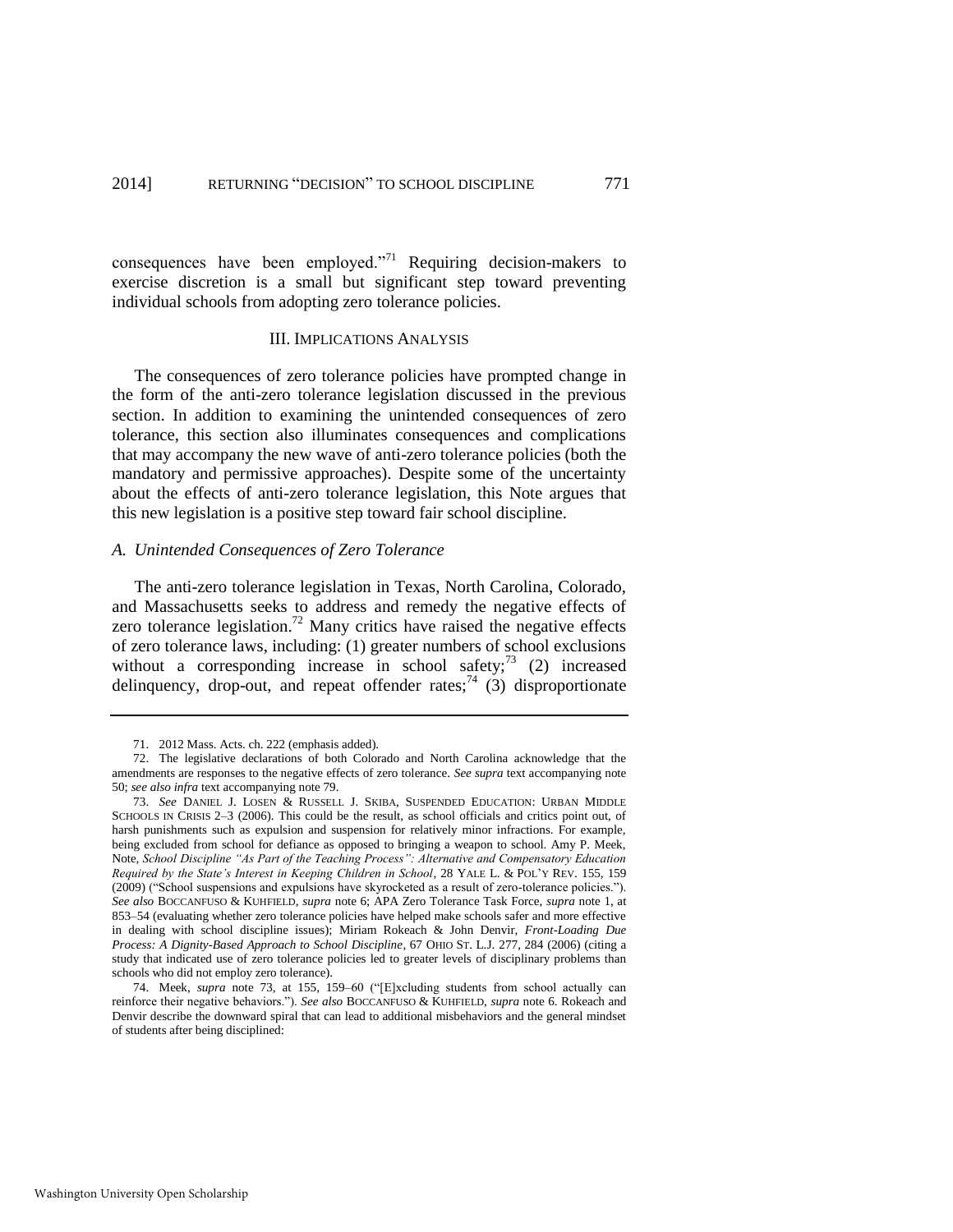effects on minority students despite purporting to treat students equally; $\frac{75}{5}$ and (4) a general increased focus on exclusion and dismissal of misbehaving students rather than trying to understand the underlying reasons for misbehavior or trying to use misbehavior as a teachable moment.<sup>76</sup>

Despite many of the negative consequences arising as a result of zero tolerance policies, legislatures did not implement zero tolerance policies to adversely affect students' educational experiences.<sup>77</sup> In fact, both zero tolerance policies and anti-zero tolerance policies try to address issues of school safety and disciplinary fairness: zero tolerance policies through harsh and indiscriminate punishment for violations,<sup>78</sup> and anti-zero tolerance policies through encouragement of administrator discretion and examination of incident-specific factors when making disciplinary decisions.<sup>79</sup>

<span id="page-16-0"></span><sup>[</sup>a] student would commit a minor infraction . . . to which a teacher or school security person would respond harshly. The student would then get upset; react with worse behavior, such as cursing and belligerence; and be in big trouble. The original precipitating event along with the adult's inappropriate and exacerbating behavior would be forgotten.

Rokeach & Denvir, *supra* note [73,](#page-15-0) at 281. After the suspension, "[t]he student would return . academically behind, aggrieved, and in the wrong frame of mind for getting back to work." *Id*. Rokeach and Denvir acknowledge emotional responses that students can have to suspension or expulsion: "While almost no information has been collected regarding students' emotional responses to suspension or expulsion, interviews . . . have revealed increased apathy, lowered self-esteem, loneliness, boredom, feeling marginalized and unwanted, distrust of school officials, and family turmoil." *Id.* at 285.

<sup>75.</sup> *See infra* not[e 83 a](#page-17-0)nd accompanying text.

<sup>76.</sup> *See* APA Zero Tolerance Task Force, *supra* note [1,](#page-1-2) at 854 (noting that "it becomes difficult to argue that zero tolerance creates more positive school climates when its use is associated with more negative achievement outcomes"). "By changing the relationship between education and juvenile justice, zero tolerance may shift the locus of discipline from relatively inexpensive actions in the school setting to the highly costly processes of arrest and incarceration." *Id.* at 860. *See also* Rokeach & Denvir, *supra* note [73,](#page-15-0) at 282 ("Treatment of children's emotional and behavioral difficulties is a very challenging endeavor, and prevention has received little attention. Rather, many school officials look for something decisive and simple that will quickly get the problem under control. They are less interested in understanding problematic kids than they are in getting them out.") (footnote omitted).

<sup>77.</sup> Jenkins & Dayton, *supra* note [15,](#page-4-0) at 13 (citing zero tolerance policies as "generally well– intentioned"); *see also* Fries & DeMitchell, *supra* note [14,](#page-3-1) at 212–13 (noting that "[s]upporters of zero tolerance policies also emphasize that many forms of violence prevention and intervention are needed in a school and that zero tolerance was never meant to be the sole means of discipline" but rather was meant to "establish a standard of behavior"; and "zero tolerance policies were formulated with the best of intentions").

<sup>78.</sup> *See* Fries & DeMitchell, *supra* note [14,](#page-3-1) at 213 (citing several scholars who argue in favor of zero tolerance policies as ways to address school violence and set standards of behavior).

<sup>79.</sup> *Id.* at 214 ("[I]n a desire to be tough, no-nonsense, and scrupulously equal in punishment, schools have sacrificed measured and proportional responses for mechanical, non-discretionary decision-making."). Anti-zero tolerance policies still aim to create safe school environments. Garman and Walker write, "[i]n proposing a common-sense relaxation of the rigorous zero-tolerance approach to school discipline, it seems necessary to rebut the obvious counter-argument that reinforcing due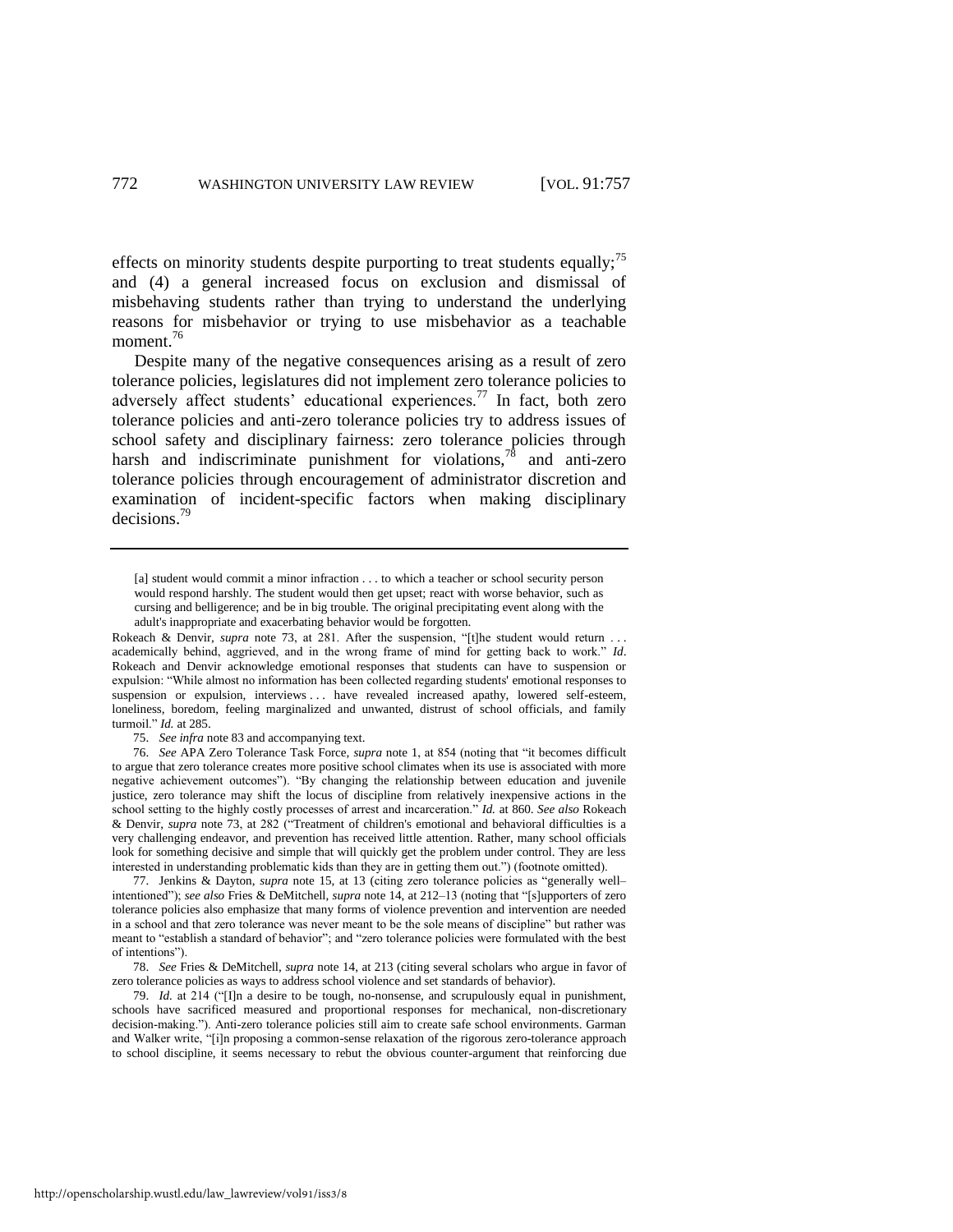<span id="page-17-1"></span>While zero tolerance policies may have been instituted as a well-intentioned way to discipline students equally, such blanket policies do not necessarily treat students fairly. The question whether to treat students equally based on their actions or to treat them fairly according to their intent creates a "paradox of fairness."<sup>80</sup> According to zero tolerance proponents, such policies are fair because they are consistent—treating every student who commits a certain violation the same.<sup>81</sup> But "sameness" is not always fair."<sup>82</sup> Nor, in reality, is zero tolerance treatment of students actually the same. Even under zero tolerance policies, subjectivity in the disciplinary process is inevitable. For example, teachers often make a subjective choice in which code of conduct violations they report to administrators.<sup>83</sup> On the other hand, anti-zero tolerance policies, which

80. Fries & DeMitchell, *supra* note [14,](#page-3-1) at 216 ("Rigid adherence to equality does not always result in a fair outcome."). *See also* Garman & Walker, *supra* note [15,](#page-4-0) at 290 ("This phenomenon is the genesis of the zero-tolerance movement: the fear of seeming to treat students differently. But doesn't this go to the essence of due process? Events are not always exactly alike . . . ."). Treating students the same does not mean that they are being treated fairly according to the severity of the violation and the level of intent involved.

81. *See* MASS. APPLESEED CTR. FOR LAW AND JUSTICE, *supra* note [7,](#page-2-2) at 5 ("Zero tolerance policies also create the appearance of fairness in that all students are supposed to be treated equally under the policy."). Although the punishment may be consistent, the punishments for certain offense are often "harsh and certain" in order to deter violence or illegal behavior. BOCCANFUSO & KUHFIELD, *supra* note [6](#page-1-1) and accompanying text. Whether students are really treated equally under zero tolerance policies is debatable. At least one scholar has found that zero tolerance policies can actually be discriminatory in their enforcement. *See* SKIBA, *supra* note [14,](#page-3-1) at 12. Additionally, teachers are often on the front lines in reporting such instances. Fries and DeMitchell write, "[a]n interesting notion to consider here is that while school administrators have been legally empowered and required to implement zero tolerance policies, it is often the teacher who is on the front line of identifying, intervening, and deciding whether or not to refer rule-breakers to an administrator for 'sentencing. Fries & DeMitchell, *supra* not[e 14,](#page-3-1) at 216.

82. Fries & DeMitchell, *supra* not[e 14,](#page-3-1) at 216

83. *Id.* at 217. Zero tolerance policies are not always enforced equally across the board. After interviewing teachers about their experiences with zero tolerance policies, Fries and DeMitchell note "that it is a teacher's sense of fairness to the individual student and the class as a whole that often defines the situation; deciding which problems are best handled in the classroom, which to refer to the administration, and which to ignore." *Id.* at 217. Thus, the subjectivity lies in which incidents get reported up to administrators who are then bound by zero tolerance rules. The stories of students who

<span id="page-17-0"></span>process protection presents a weakening of the post-Columbine resolution to deal with school violence. Nothing could be further from the truth." Garman & Walker, *supra* note [15,](#page-4-0) at 319. The legislative declaration in Section 21 of Colorado's H.B. 12-1345 emphasizes safety: "[e]ach school district of the state is encouraged, in creating and enforcing a school conduct and discipline code, to protect students and staff from harm." But it also stresses that the manner in which to approach school discipline should be to "provide opportunities for students to learn from their mistakes, foster a positive learning community, keep students in school, and show mindful consideration of negative impacts that can occur as a result of involvement with the criminal justice system." 2012 CO H.B. 1345 § 21(1)(d) (West 2012). *See also* N.C. GEN. STAT. ANN. §§ 115C-390.1 (West 2011) ("School discipline must balance these interests to provide a safe and productive learning environment, to continually teach students to respect themselves, others, and property, and to conduct themselves in a manner that fosters their own learning and the learning of those around them.").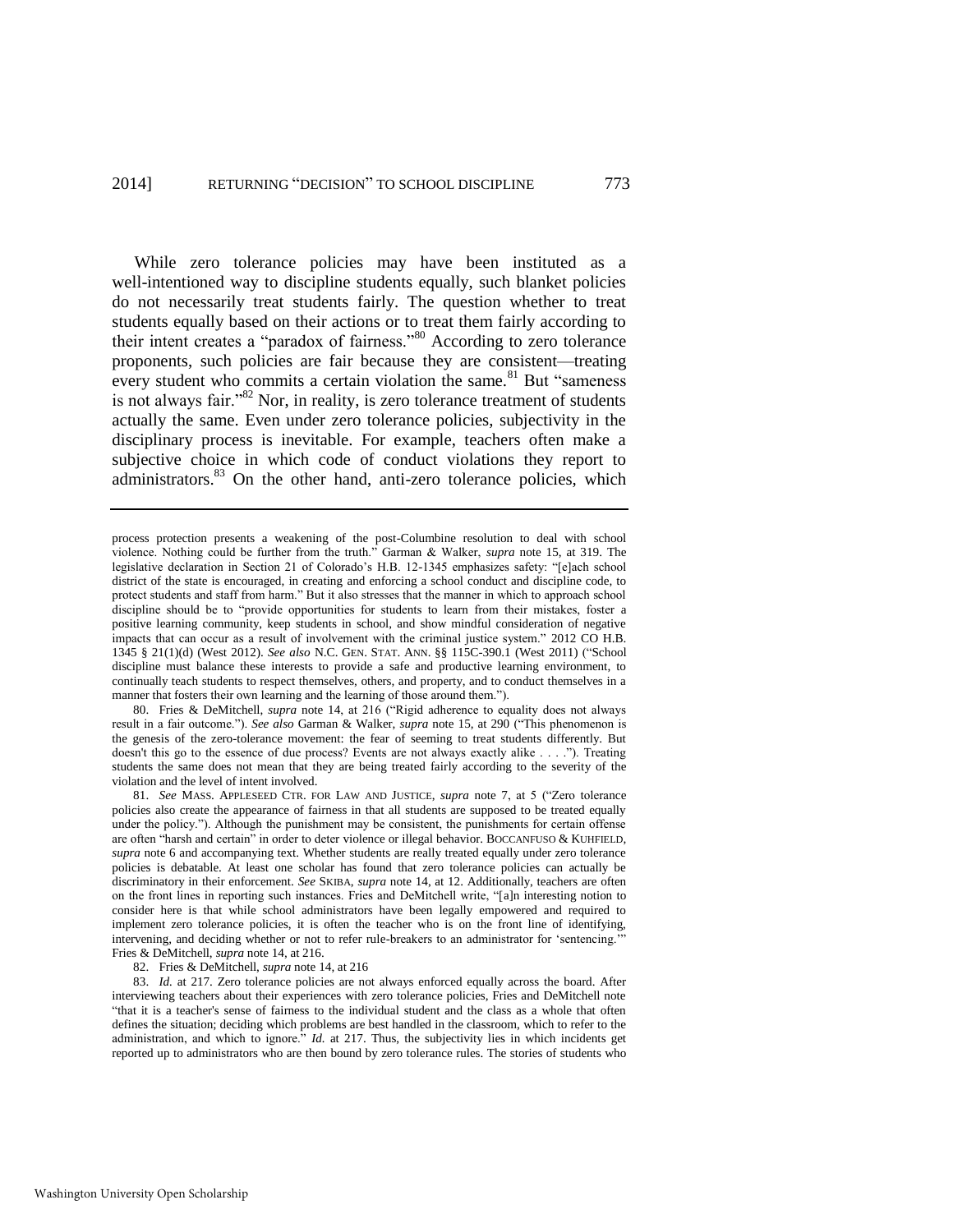<span id="page-18-0"></span>allow for subjectivity in disciplinary decisions, may not be inherently unfair because of this subjectivity. Looking at mitigating circumstances and considering certain actions within the context of individual students may not result in equal treatment of students, but ultimately it may be a more just approach.<sup>84</sup> This paradox of fairness is important to acknowledge when determining which legislative approach is most fair to students and most effective for administrators trying to maintain order in schools.

#### *B. Potential Unintended Consequences of Anti-zero Tolerance*

Especially as the scholarship and legislative pendulums begin to swing away from zero tolerance, it is important to remember that the extent of the negative effects of zero tolerance were not foreseen at the time the legislation was passed. Zero tolerance policies have not been effective ways of improving the school learning environment.<sup>85</sup> In fact, such policies have arguably aggravated the problems they were trying to fix.<sup>86</sup> Increased media attention to zero tolerance exclusions, however, while critical in bringing some absurdities of zero tolerance to light, has the

are given second chances under zero tolerance because teachers have chosen not to report incidents to administrators are not the types of sensational stories latched onto by the media. But through interviews with individual teachers, Fries and DeMitchell demonstrate that subjectivity, and thus inequality of enforcement, is still present under zero tolerance policies. *See id.*

Another criticism of the argument that zero tolerance policies affect all students equally is that of disparate impact. Subjective enforcement of zero tolerance policies can arguably be seen in the disparate impact of zero tolerance consequences on minority students. *See* SKIBA, *supra* not[e 14,](#page-3-1) at 12. For example, "[w]ith the advent of zero tolerance, Black children experienced a 9-point increase in suspension rates, from 6% in 1973 to 15% in 2006." LOSEN & SKIBA, *supra* not[e 73,](#page-15-1) at 2–3. *See also* MICH. DEP'T OF EDUC., *supra* note [25,](#page-5-0) (noting that "certain groups of students, including African-American children, Latino children, and children with disabilities, are suspended and expelled in rates disproportionate to their population. Zero-tolerance policies are significant contributors to these disparities, primarily because of subjective enforcement").

<sup>84.</sup> Consider, for example, the following hypothetical concerning two students who committed the same violation: bringing a knife to school. Student A is a model student, has never had any disciplinary violations, and claims that she forgot to take the knife out of her bag after a girl scout camping trip over the past weekend. Student B has been disciplined for bullying younger students, and several students report that she threatened to physically harm them at dismissal. Student B acknowledges that she intended to bring the knife to school, although she never intended to actually use it. Given the choice to consider student intent and other relevant background of the student, a reasonable administrator might punish student B harsher than student A because of the difference in each student's intent. Given the opportunity, an administrator would probably not treat the two equally, and this unequal treatment may in fact be fair under the circumstances.

<sup>85.</sup> *See* APA Zero Tolerance Task Force, *supra* note [1,](#page-1-2) at 860 ("Zero tolerance has not been shown to improve school climate or school safety. Its application in suspension and expulsion has not proven an effective means of improving student behavior.").

<sup>86.</sup> Zero tolerance "has not resolved, and indeed may have exacerbated, minority overrepresentation in school punishments." *Id.*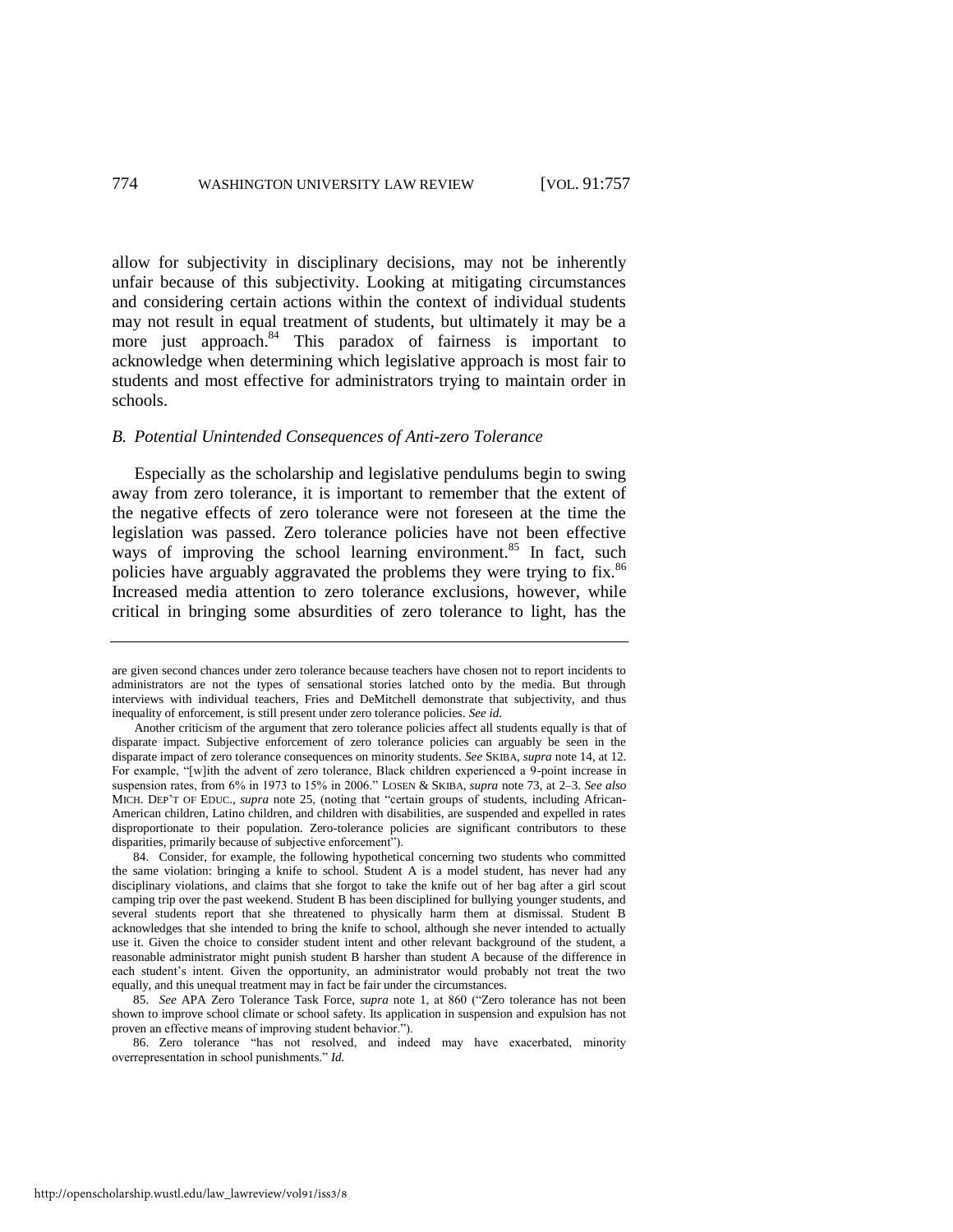potential to create demand for legislative change that is not fully informed. Deciding how to discipline a student who misbehaves is a complex decision dependent on the individual student's personality, behavior, and background. Disciplinary decisions should strike a fine balance between teaching the student acceptable standards of behavior without eliminating the student's desire to conform to these standards. $87$ 

Because effective discipline that does not completely disengage a student can require creativity and individually tailored solutions, anti-zero tolerance policies are an important step toward changing the educational environment and allowing decision-makers the flexibility to handle student misbehavior. Anti-zero tolerance policies, however, should not solely be reactive to the criticisms of zero tolerance. Rather, legislators should acknowledge the policies' impact on schools and in the classroom, instead of merely countering criticisms of zero tolerance.

Generally, anti-zero tolerance legislation seeks to remedy zero tolerance school discipline by returning discretion to disciplinary decision makers.<sup>88</sup> This can be done through mandatory consideration of intent and other mitigating circumstances as required by Texas law, or through permissive consideration of context-specific factors as indicated in the legislation in North Carolina, Colorado, and Massachusetts. Overall, this new wave of legislation passed in Texas, North Carolina, Colorado, and Massachusetts is a positive step toward keeping schools safe from students intending to do harm while ensuring that students are not needlessly expelled for unintentional violations.

Both mandatory and permissive anti-zero tolerance legislation are positive steps in addressing misbehavior and teaching students the consequences of their actions while maintaining discipline "as part of the teaching process."<sup>89</sup> Anti-zero tolerance legislation, however, is not

<sup>87.</sup> Rokeach and Denvir argue that "[t]he disciplinary system must work to support the educational mission of the school. Student misconduct that calls for a disciplinary response should also be seen as an opportunity to intervene to confront the learning problem that often prompts the misconduct." Rokeach & Denvir, *supra* note [73,](#page-15-0) at 288. Because discipline requires a great deal of creativity and flexibility on the part of teachers and administrators, policies that allow this flexibility and discretion are helpful in achieving discipline that also serves as a learning opportunity.

<sup>88.</sup> Discretion in this sense means the discretion to consider the individual circumstances of the student in question, not the discretion whether to create a zero tolerance school discipline policy. For example, schools in Massachusetts currently have the discretion to adopt codes of conduct in compliance with state law, but often, those codes of conduct chosen at the administrator's discretion are zero tolerance policies that restrict administrators' disciplinary decisions to the punishment proscribed for the offense, no matter the circumstances. *See supra* not[e 69](#page-14-0) and accompanying text.

<sup>89.</sup> Meek, *supra* note [73,](#page-15-0) at 156 (noting Justice White's majority opinion in *Goss v. Lopez* that recognized school discipline as both "preserv[ing] school order" and a way to "develop a dialogue" with students to have discipline be a part of the learning process). Meek argues that "the state's legal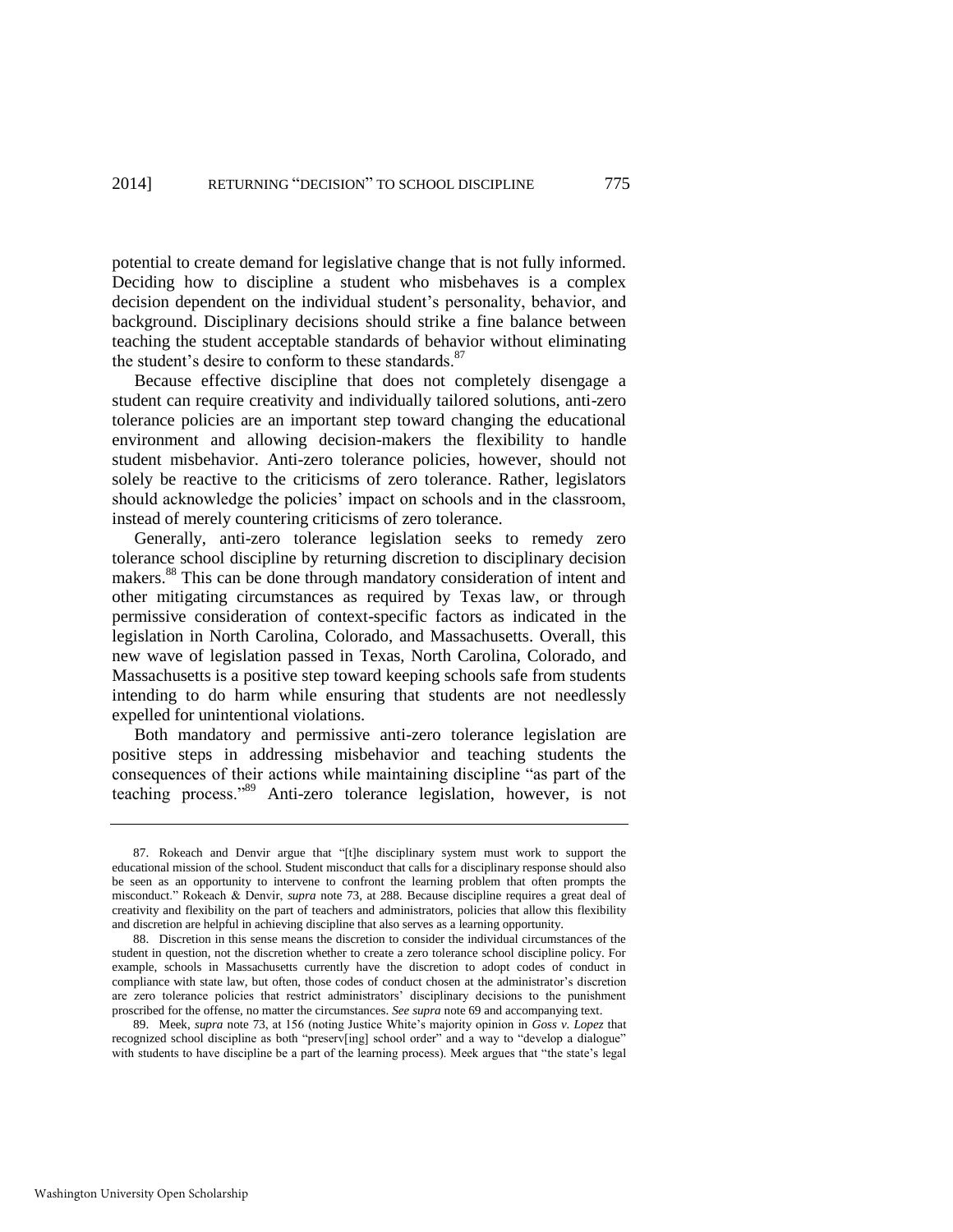necessarily an end to zero tolerance attitudes. While discretion may be written into the legislation, the practical application of the new legislation may still be difficult to enforce effectively.

The mandatory approach seems most likely to be uniformly enforced and thus most effective in eradicating zero tolerance. By requiring administrators to consider certain factors, the legislature can ensure that individual schools do not adopt policies in which punishment applies regardless of intent or mitigating circumstances. $\frac{50}{9}$  The permissive approach only encourages administrators to consider intent and other circumstances, and such approach arguably still leaves open the option to exercise zero tolerance discipline.

Two considerations in adopting anti-zero tolerance legislation, through either a mandatory or a permissive approach, are the feasibility of enforcing consideration of intent, and the effect consideration of intent may have on student recourse should a student want to challenge a disciplinary decision.

#### *1. Feasibility of Enforcement*

While mandatory anti-zero tolerance policies are most likely to create uniform school discipline, requiring administrators to consider student intent and mitigating circumstances raises several questions about how such consideration of intent and contextual circumstances are enforced. Legislative language may support anti-zero tolerance by requiring discretion from the decision-maker, but who is to be accountable and what processes should be implemented to ensure that administrators consider an incident's contextual circumstances? If enforcement mechanisms are implemented, how can schools ensure that documentation, which is often time-consuming, does not compromise effectiveness? Other than careful documentation of intent and contextual factors, how can an administrator justify a disciplinary decision if a student challenges an administrator's compliance with a law requiring consideration of intent?

interest is to ensure that every student gets an education rather than to exclude misbehaving students." *Id.* Meek focuses more on the importance of having alternative education programs in place for students who are disciplined in their regular school environment rather than anti-zero tolerance legislation that pushes for consideration of intent and other mitigating factors. This idea that zero tolerance has shifted the focus away from education, both in the sense of learning information and learning the consequences of one's actions, to an overemphasis on a disruption-free learning environment is one of the driving forces behind reform of zero tolerance laws.

<sup>90.</sup> *See supra* note [69](#page-14-0) and accompanying text discussing Massachusetts legislation, which does not mention anything about zero tolerance, but does not prevent school districts from adopt such policies.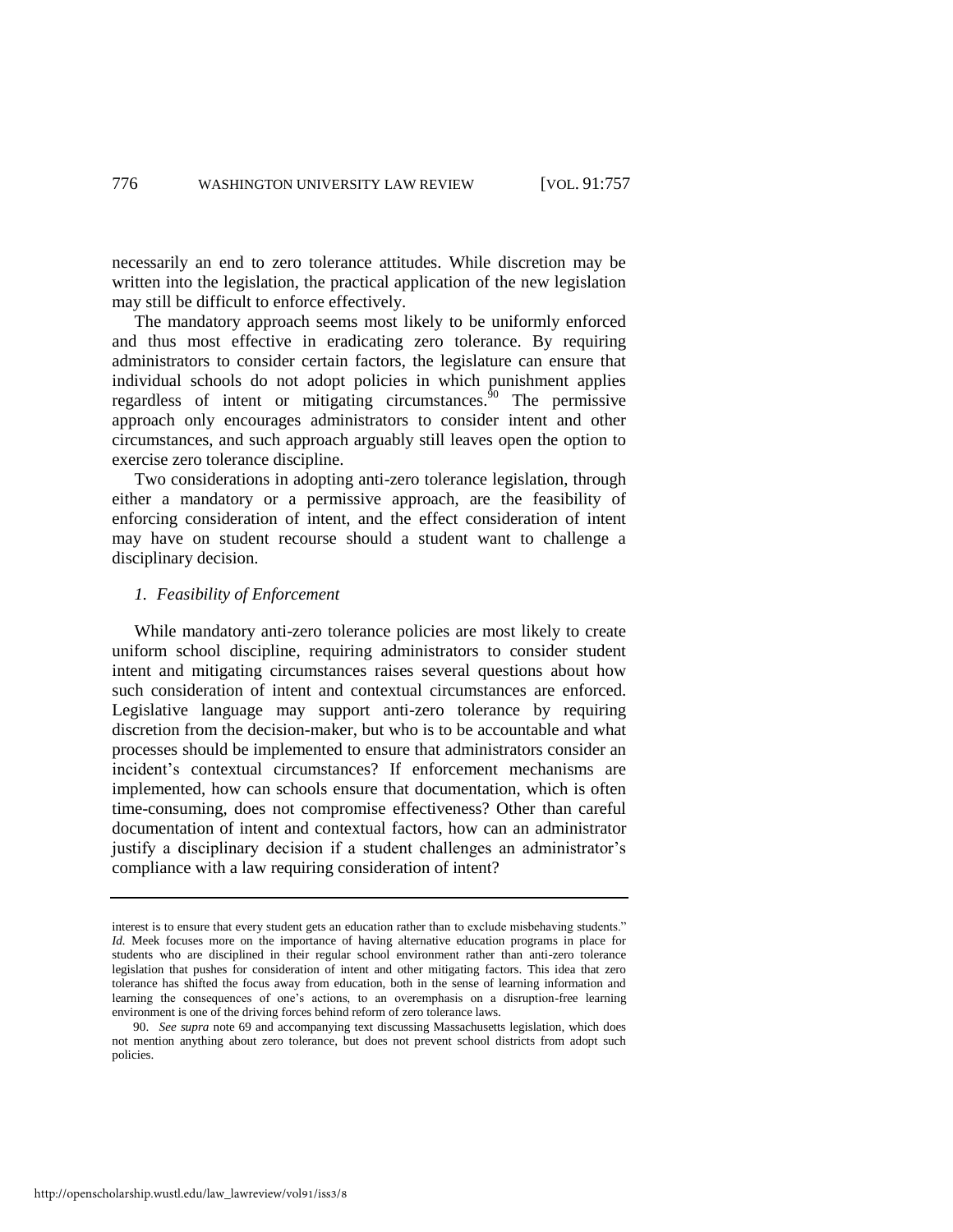In addition to concerns about time-consuming or ineffective documentation when considering student intent, increased scrutiny of how administrators address misbehavior may put pressure on teachers not to report incidents.<sup>91</sup> In enforcing consideration of intent, legislators who pass the law and administrators who implement the law on the ground must do so in a way that does not garner fear to report incidents. A desire to reduce the number of suspensions and expulsions should not encourage administrators to underreport legitimate safety concerns.<sup>92</sup>

Discretion to consider intent behind disciplinary infractions should not mean reporting fewer violations. Rather, discretion to consider intent and context-specific circumstances should allow administrative flexibility to weed out unintentional violations from those that pose serious safety concerns. If reform is focused solely on countering rising exclusion rates resulting from zero tolerance legislation, schools may try to focus on reducing the number of infractions reported to administrators rather than using discretion to exclude only those students intending to cause harm. In enforcing anti-zero tolerance policies at the school level, it will be important for officials to stress the policies underlying the legislation rather than to pressure schools solely to improve their statistics.

Another concern with mandatory consideration of intent is determining when in the disciplinary process school officials should examine student intent and other mitigating factors. Many of the stories attracting media attention focus on instances in which students were excluded for unintentionally bringing weapons to school. $93$  However, critics of zero tolerance policies also critique the practice of removing disruptive students from the classroom. $94$  It may be more difficult to apply anti-zero tolerance

94. Massachusetts Appleseed Center for Law and Justice notes critically the expansion of zero tolerance from weapons and drugs to disruptive and defiant behavior. *See, e.g.*, MASS. APPLESEED

<span id="page-21-0"></span><sup>91.</sup> A newspaper in Macon, Georgia, reported that discipline problems had reached a point where "teachers feel victimized twice—once by disruptive students who go unpunished, and again by the administrators who blame teachers." S. Heather Duncan, *Teachers: Frustration Over Student Discipline Widespread*, MACON TELEGRAPH (Sept. 6, 2012), [http://www.macon.com/2012/09/06/](http://www.macon.com/2012/09/06/2165876/)  [2165876/t](http://www.macon.com/2012/09/06/2165876/)eachers-frustrations-over-student.html.

<sup>92.</sup> *See id.* The teachers in Bibb County, Georgia, reported feeling pressure not to report student misbehavior to the administrative office for fear of "being targeted for a 'personal development plan,'" which can mean a step toward losing their job. *Id.* Georgia's school discipline law gives teachers "the authority, consistent with local board policy, to manage his or her classroom, discipline students, and refer a student to the principal or the principal's designee to maintain discipline in the classroom." GA. CODE ANN. § 20-2-738(a) (West 2012). The reaction of the administrators and subsequent pressure on classroom teachers not to report incidents to the principal's office reflects a desire to reduce numbers of disciplinary occurrences without changing the causes underlying the source of the numbers. This pressure to decrease school exclusion statistics is a trap that anti-zero tolerance policies must try to avoid.

<sup>93.</sup> *See supra* note[s 15,](#page-4-0) [18](#page-4-1) [& 21.](#page-4-2)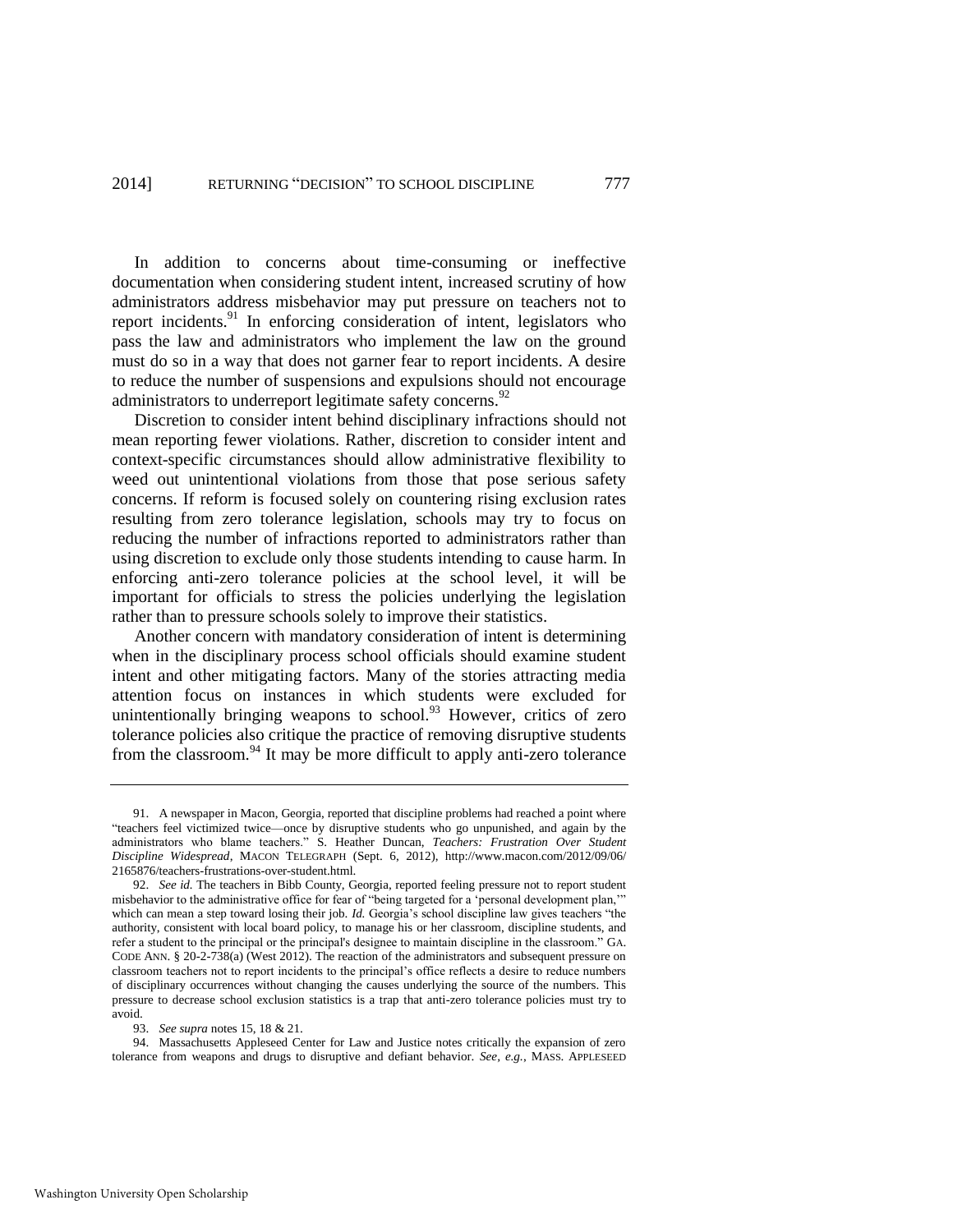consideration of intent to students who exhibit disruptive oppositional behavior as opposed to a child who commits a discrete violation by bringing an illicit object or substance to school. When disciplining a disruptively defiant student, intent may be difficult to parse out, especially if such behavior is a result of a learning or emotional disability. Thus, if discretionary factors are made explicit in the statute (rather than just generally allowing administrators to use their discretion), it is important to include other circumstantial factors such as the student's disability in addition to consideration of intent.<sup>95</sup>

In looking at when in the disciplinary process intent and other mitigating factors should be considered, it may not make practical sense to require a teacher to consider student intent simply to send a disruptive student to the principal's office. To do so would hinder the teacher's ability to manage his or her classroom. Thus, legislative language requiring or encouraging consideration of intent is most effectively applied to disciplinary proceedings conducted at the administrative level rather than at the classroom level.

<span id="page-22-1"></span><span id="page-22-0"></span>Texas is an example of a state that has failed to effectively enforce the mandatory language in its anti-zero tolerance legislation. Although Texas's statutory language mandates the consideration of intent and other mitigating circumstances before excluding students from the classroom, Texas is still being cited as a state that struggles with high dropout and school discipline rates.<sup>96</sup> Reports and articles continuing to evaluate school discipline in Texas show that zero tolerance attitudes are still present.<sup>97</sup> The method by which students are sent to alternative schools as well as the common practice of ticketing misbehaving students are two examples of the continued presence of zero tolerance attitudes.

CTR. FOR LAW AND JUSTICE, *supra* note [7,](#page-2-2) at 5 (arguing that zero tolerance policies "serve only as a mechanism for schools to expand the list of offenses for which a student can be suspended or expelled to include drugs, fights, and destruction of school property as well as vague terms such as 'disturbing school assembly' and thereby escalate the consequences for student behavior that would otherwise be considered fairly common at certain ages").

<sup>95.</sup> *See* TEX. EDUC. CODE ANN. § 37.001(a)(4)(D) (West 2011).

<sup>96.</sup> *See* Mike Fritz & Kelly Chen, *Early Punishments Can Have Lasting Impact for Some Students*, PBS NEWSHOUR (June 26, 2012, 11:47 AM), http://www.pbs.org/newshour/updates/ American -graduate/jan-june12/tx-ticketing\_06-21.html (interview and transcript *available at*: [http://www.pbs](http://www.pbs.org/newshour/bb/education/)  [.org/newshour/bb/education/j](http://www.pbs.org/newshour/bb/education/)an-june12/americangrad\_06-26.html).

<sup>97. &</sup>quot;It is conservatively estimated that more than 275,000 non-traffic tickets are issued to juveniles in Texas each year based on information from the Texas Office of Court Administration (TOCA)." These tickets are issued for behaviors such as disrupting class, using profanity, misbehaving on a school bus, student fights, and truancy. TEX. APPLESEED, TEXAS' SCHOOL-TO-PRISON PIPELINE: TICKETING, ARREST, & USE OF FORCE IN SCH. 1 (2010) (emphasis omitted).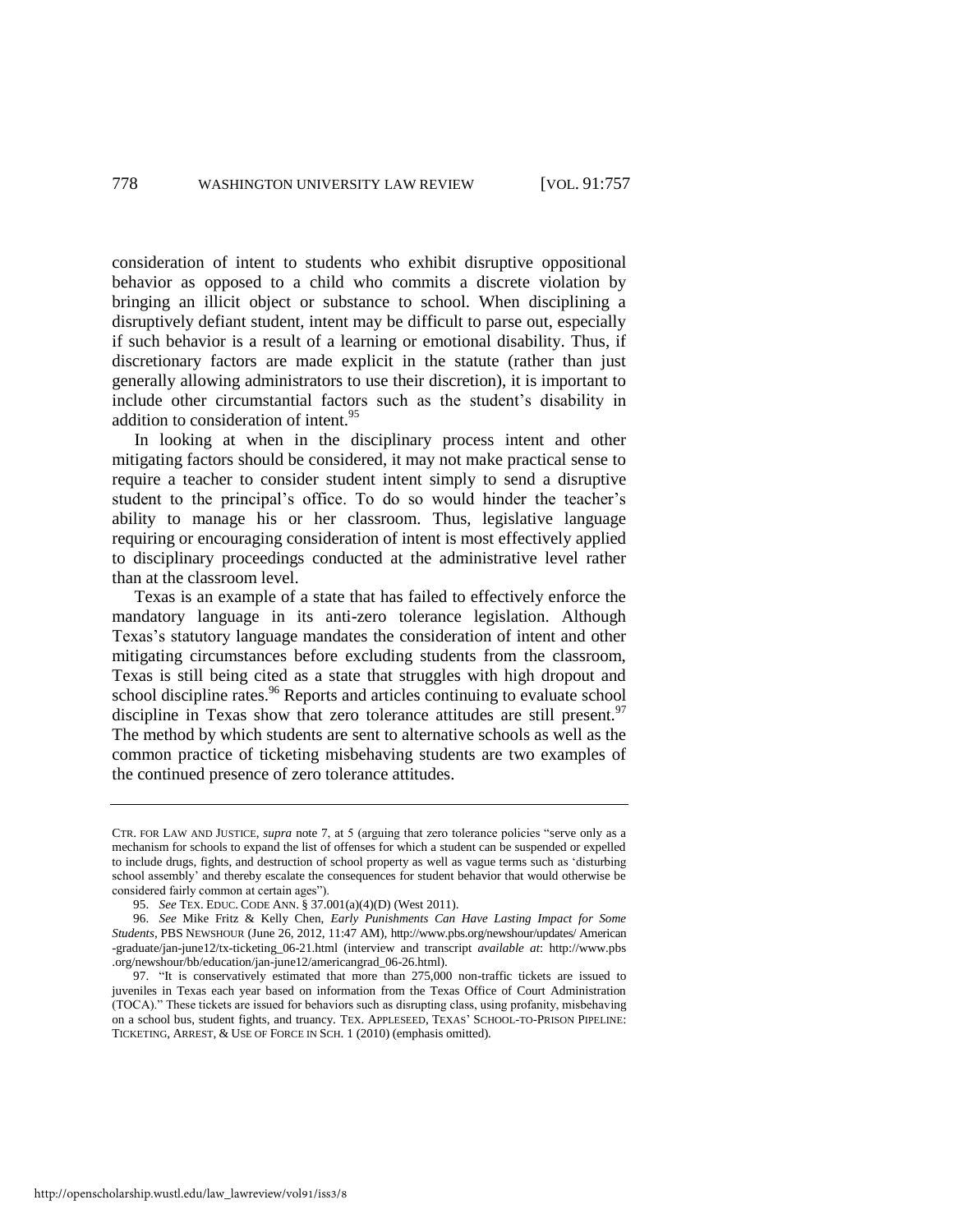The grounds for removal to a Texas Disciplinary Alternative Education Program ("DAEP") are governed by Section 37.006 of the Texas Education Code. Teachers may remove students to DAEPs for a variety of misbehavior including false alarms or reports, terroristic threats, felonies, assaults, drug or alcohol crimes, public lewdness, or if the continued presence of the student in the classroom "threatens the safety of other students or teachers or will be detrimental to the educational process."<sup>98</sup>

<span id="page-23-1"></span>Even after the 2009 amendments to Section 37.001(a)(4) requiring all schools to consider mitigating factors before removing students from the classroom, Texas still struggles with high discipline rates.<sup>99</sup> One of the primary criticisms that Texas Appleseed listed in an April 2010 report was that students were being expelled from DAEPs for nebulous reasons.<sup>100</sup> Before a recent amendment to Section 37.007, students could be expelled from DAEPs for "engag[ing] in serious or persistent misbehavior."<sup>101</sup> However, "serious or persistent misbehavior" was left undefined.<sup>102</sup> The statute was recently amended on June 17, 2011, and now defines what type of behavior constitutes "serious misbehavior."<sup>103</sup>

<span id="page-23-2"></span><span id="page-23-0"></span>Ticketing practices are another example of zero tolerance attitudes that still persist in Texas. The existence of this practice also calls into question the effectiveness of the state's anti-zero tolerance policy in eliminating zero tolerance attitudes. $104$  Police officers frequently determine the consequences rather than administrators, and the tickets administered do not result in exclusion, which is what is required to apply scrutiny of intent under Texas's statute. Thus, ticketing may fall outside of the legislative domain of Section 37.001 and that section's requirements to examine student intent. Under Texas Education Code Section 25.094, students can receive Class C misdemeanor tickets for truancy or for other disruptive

<sup>98.</sup> TEX. EDUC. CODE ANN. §§ 37.006(d)(2) (West 2011).

<sup>99.</sup> TEX. APPLESEED, TEXAS' SCHOOL-TO-PRISON PIPELINE: SCH. EXPULSION—THE PATH FROM LOCKOUT TO DROPOUT 1 (2010) (citing U.S. Department of Education Office of Civil Rights statistic that Texas educates about nine percent of the nation's children but is also responsible for twelve percent of all students expelled from the nation's public schools).

<sup>100.</sup> *See* TEX. APPLESEED, *supra* not[e 99 a](#page-23-1)t 3.

<sup>101. § 37.007(</sup>c) (West 2009) (effective June 19, 2009 to June 16, 2011).

<sup>102. &</sup>quot;[I]nstead [what constitutes serious or persistent misbehavior] is left to local school districts' interpretation." *See* TEX. APPLESEED, *supra* not[e 99,](#page-23-1) at 3.

<sup>103. § 37.007(</sup>c) (West 2011). The new amendment changed "serious or persistent misbehavior" to just "serious misbehavior." Serious misbehavior is defined as "deliberate violent behavior," extortion, coercion, public lewdness, indecent exposure, criminal mischief, personal hazing and harrassment. § 37.007(c)(1)–(4).

<sup>104. &</sup>quot;Zero tolerance attitudes" here mean not just policy found in state legislative codes dealing with exclusion, but also a general attitude toward discipline which seeks to impose harsh consequences for minor infractions regardless of the underlying situation to try to act as a deterrent.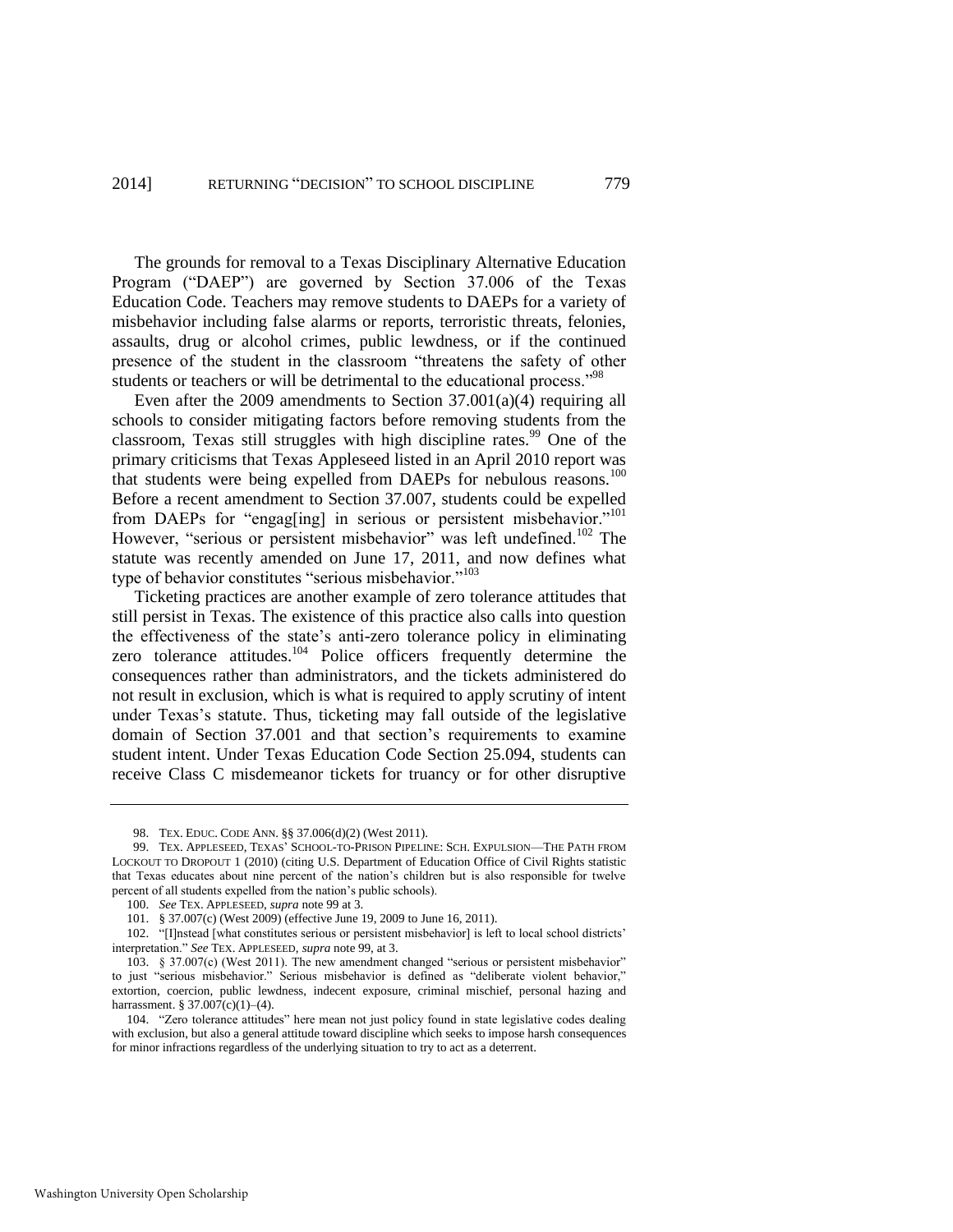behavior.<sup>105</sup> The issuance of these tickets results in fines, blotches on a student's record, and sometimes even jail time.<sup>106</sup>

<span id="page-24-0"></span>To create anti-zero tolerance policies that effectively eliminate zero tolerance attitudes, legislators must consider what type of documentation and administrative work is required as well as when in the disciplinary process student intent will be considered. Texas, a state where the legislative language requires administrators to consider intent, is an example of mandatory legislation that looks universally effective on paper but still allows zero tolerance attitudes to be present through removal to DAEPs and ticketing procedures. The persistence of zero tolerance attitudes in Texas despite legislative language that appears to eliminate zero tolerance is perplexing. And the reasons for these zero tolerance attitudes have been much debated.<sup>107</sup> Though perhaps not currently politically feasible, legislative language explicitly disavowing zero tolerance in school discipline may eliminate the loopholes that still allow zero tolerance school exclusion for minor misbehavior.

#### *2. Effects on Student Recourse*

The second important consideration to address when drafting anti-zero tolerance legislation is the resulting recourse available for students who believe they have been disciplined unfairly. Would increased scrutiny into student intent on the level of school administrators in disciplinary decisions make it more difficult to challenge suspension and expulsion decisions? Does allowing for subjectivity and discretion really solve the problem noted by scholars of the disparate impact of zero tolerance in suspension and expulsion of minority students?

At least two scholars have argued that moving away from zero tolerance and toward a process that factors intent and other mitigating circumstances into the disciplinary decision is more consistent with notions of due process.<sup>108</sup> However, could the practical effects of

<sup>105.</sup> TEX. EDUC. CODE ANN. § 25.094(e) (West 2011).

<sup>106.</sup> *See* TEX. APPLESEED, *supra* note [97.](#page-22-1) For the implications further down the line for students who are issued tickets and unable to pay them, see De Luna v. Hidalgo Cnty., Tex., 853 F. Supp. 2d 623 (2012). *See also* Elizabeth A. Angelone, Comment, *The Texas Two-Step: The Criminalization of Truancy Under the Texas "Failure to Attend" Statute*, 13 SCHOLAR 433 (2010).

<sup>107.</sup> Much has been written specifically criticizing the school discipline problems in Texas over the past decade, but to little avail. *See supra* text accompanying note[s 96–](#page-22-0)[106.](#page-24-0) 

<sup>108. &</sup>quot;Therein, however, lies the civil liberties question inherent in the application of the zero-tolerance concept: Can such a plan purporting to remove subjectivity from the attaching of guilt to punishment really be consistent with the constitutional guarantee of due process?" Garman  $\&$ Walker, *supra* not[e 15,](#page-4-0) at 290.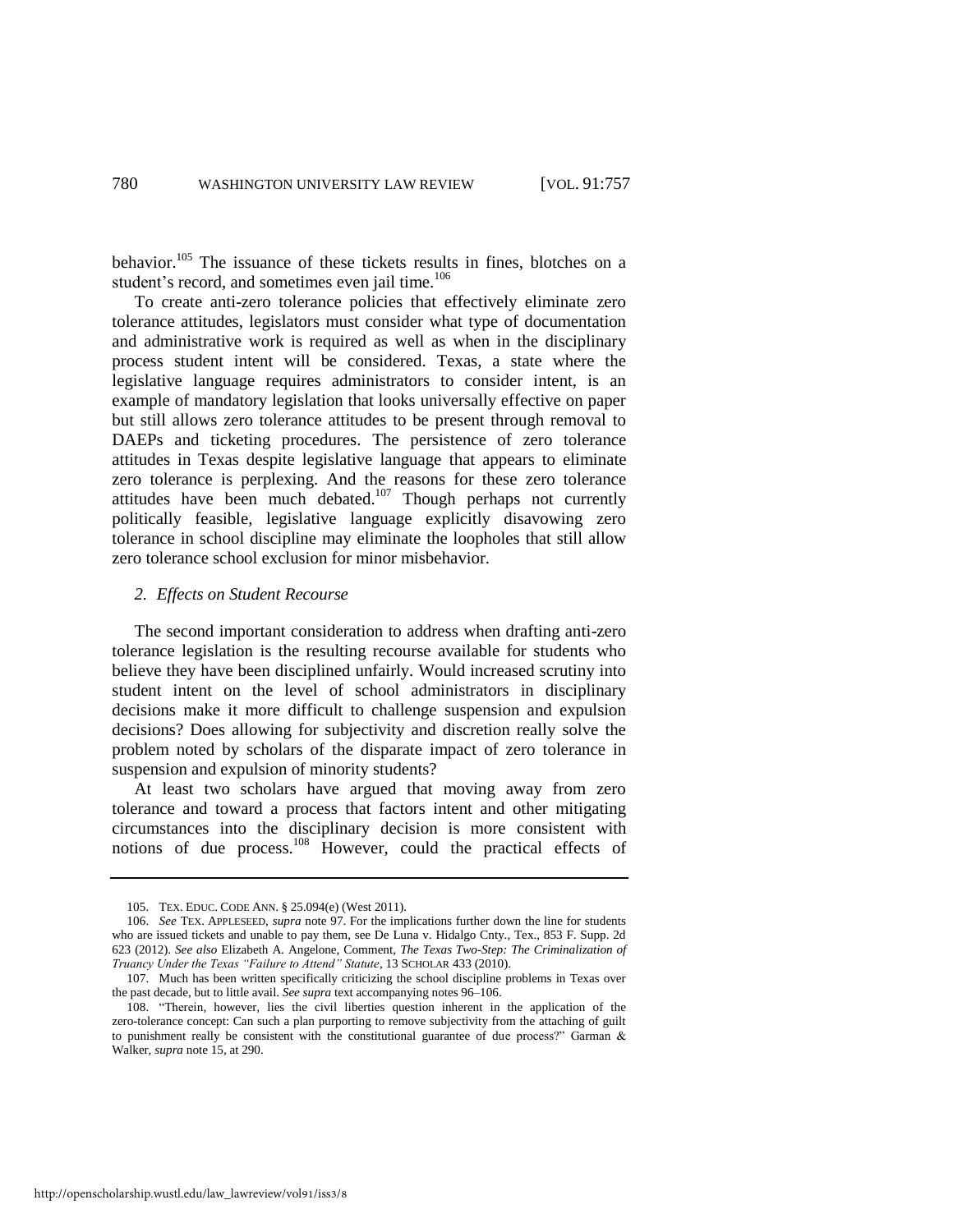introducing examination of intent as part of the disciplinary process actually increase the deference level given to school administrators by the courts? Could examination of intent on the front end make it more difficult to overturn a disciplinary decision a student thinks is unfairly enforced? While it may not change the standard of review that courts use to review disciplinary decisions, mandating consideration of intent requires that more discretion be applied at the level of behavioral review most closely removed from the incident, thus "front-loading due process."<sup>109</sup>

This "front-loading" may, in fact, be better for the student since it would give the student more opportunity to explain the circumstances directly to his or her disciplinarians.<sup>110</sup> However, it is important to keep the investigation of intent and mitigating circumstances meaningful for anti-zero tolerance policies to be effective. This depends in part on the procedures adopted to enforce consideration of intent and mitigating circumstances. Since administrators and other school decision makers are often very busy, even if due process is front-loaded in the investigation of a behavioral violation, it will still be necessary to maintain good records to ensure the student's intent is meaningfully considered and to prevent rubber-stamping of procedural steps.

Another factor to consider with a student's ability to attain recourse for unfair decisions is the subjectivity involved in granting discretion to decision-makers. Subjectivity is inevitable when using discretion and is not inherently negative. An administrator using his or her judgment to consider a student's intent and other mitigating factors has to make a decision based on what the administrator believes happened. This subjectivity, though perhaps unequal since it allows proportional punishments based on the extent of the misbehavior, is ultimately fairer, despite the potential for concerns of discriminatory impact.<sup>111</sup>

Advocates for eliminating zero tolerance policies because of the disparate impact on minority students may not find a panacea in anti-zero tolerance legislation because of anti-zero tolerance policies' emphasis on

<sup>109.</sup> *See* Rokeach & Denvir, *supra* note [73,](#page-15-0) at 287–88 (illustrating the due process dilemma experienced by courts reviewing school disciplinary decisions of wanting to "articulate principles of fair treatment" while showing deference to school administrators). Rokeach and Denvir present a plan that "front-loads" due process through implementing due process principles in the school environment thereby creating a more clear, fair and inclusive disciplinary process. *Id.*

<sup>110.</sup> Although this may give administrators reason to hesitate because of concern that students may not tell the truth in a certain situation, Rokeach and Denvir argue that "[w]hen one allows students to tell their side of the story, it not only gives the administration access to information important for reaching a correct decision, but it also demonstrates respect for the students." *Id.* at 289.

<sup>111.</sup> *See supra* note[s 80](#page-17-1)[–84 a](#page-18-0)nd accompanying text.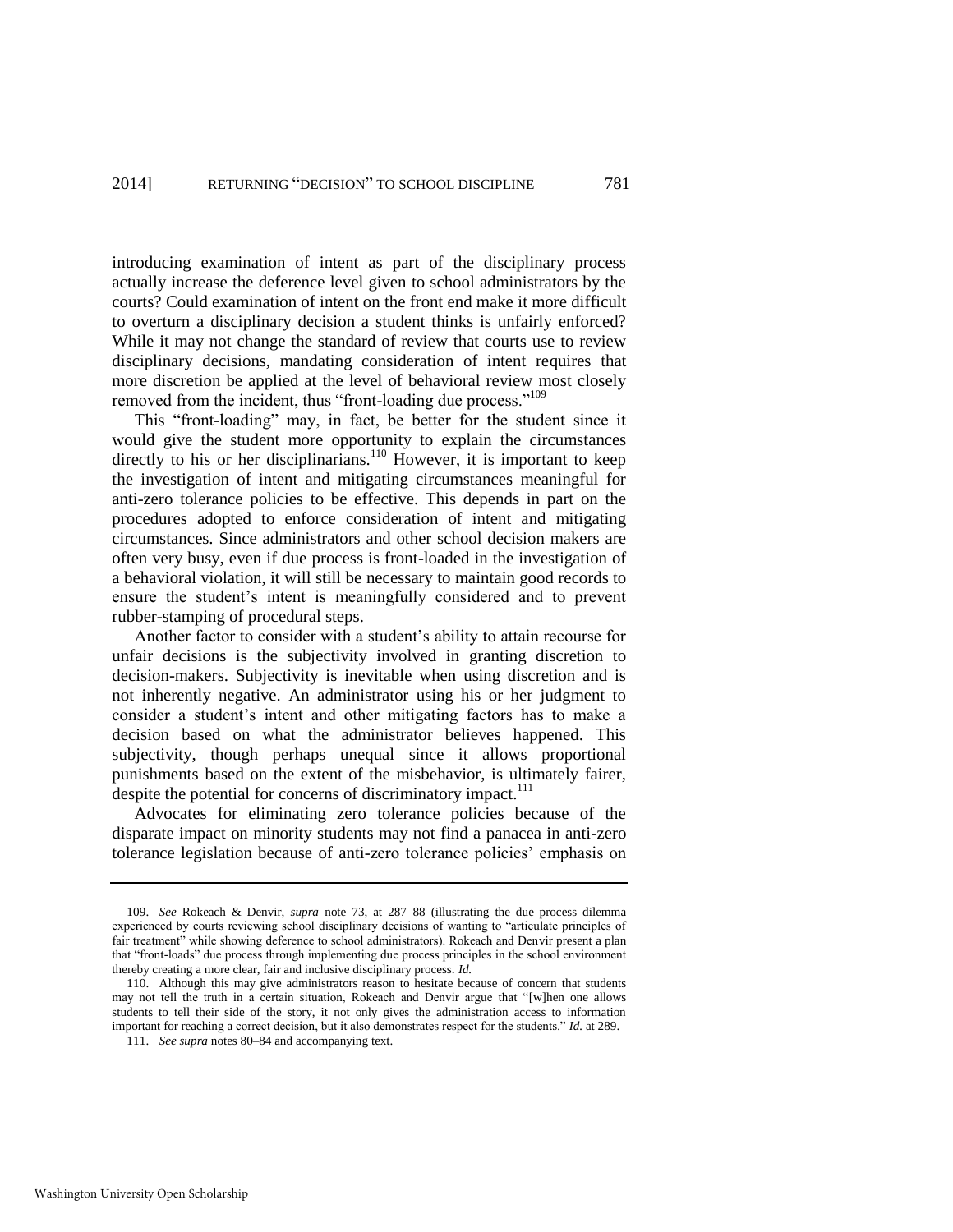discretion and judgment.<sup>112</sup> Anti-zero tolerance policies are designed to eliminate blanket disciplinary decisions by giving administrators more subjective decision-making power. Thus, to assuage concerns about discriminatory enforcement, it will be increasingly important to monitor the results of discretionary decision-making to ensure the discretion is used to examine circumstances surrounding behavioral incidents and not as a pretext for discriminating against certain classes of students.

#### **CONCLUSION**

One of the greatest harms of zero tolerance is that it punishes potentially innocent conduct.<sup>113</sup> The victims of inadvertent violations of zero tolerance polices are those students who are the subject of the news pieces highlighting the absurdities of zero tolerance. Thus, it is increasingly important to emphasize consideration of intent and other context-specific factors in school disciplinary decisions. While legislative changes, such as the ones in Colorado, that eliminate mandatory expulsions for certain behaviors are instrumental in eliminating indiscriminate punishment, these policies may not be enough on their own. Permissive anti-zero tolerance laws may eliminate mandatory expulsion or suspension for certain offenses, but they still allow the possibility of expulsion without consideration of intent or the context-specific factors. On the other hand, as the school discipline atmosphere in Texas indicates, without effective and uniform enforcement, mandatory consideration of intent may not fully eliminate zero tolerance attitudes.

Theoretically, the mandatory approach to eliminating zero tolerance would seem to be most effective because it uniformly requires all school districts to consider intent and other mitigating factors.<sup>114</sup> However, the effectiveness of this approach may be limited by how it is monitored and enforced.<sup>115</sup> Texas's continued struggles with school exclusions and ticketing practices indicate that more than mandatory statutory language may be necessary for effective dissolution of zero tolerance policies.

<sup>112.</sup> *See supra* not[e 83.](#page-17-0) 

<sup>113.</sup> Pellicionni notes that because "zero tolerance policies . . . do not consider the intent of the student," the policies "encompass a great deal of innocent conduct." Pellicionni, *supra* not[e 13,](#page-3-0) at 995.

<sup>114.</sup> By requiring school codes of conduct to "specify that consideration will be given" to mitigating circumstances and intent before excluding a student from class, Texas theoretically ensures that all schools in the state will give such consideration. TEX. EDUC. CODE ANN.  $\S$  37.001(a)(4) (West 2011).

<sup>115.</sup> *See supra* text accompanying *supra* notes [96](#page-22-0)[–106](#page-24-0) (discussing Texas's continued problems even after adopting a mandatory approach (according to the statutory language)).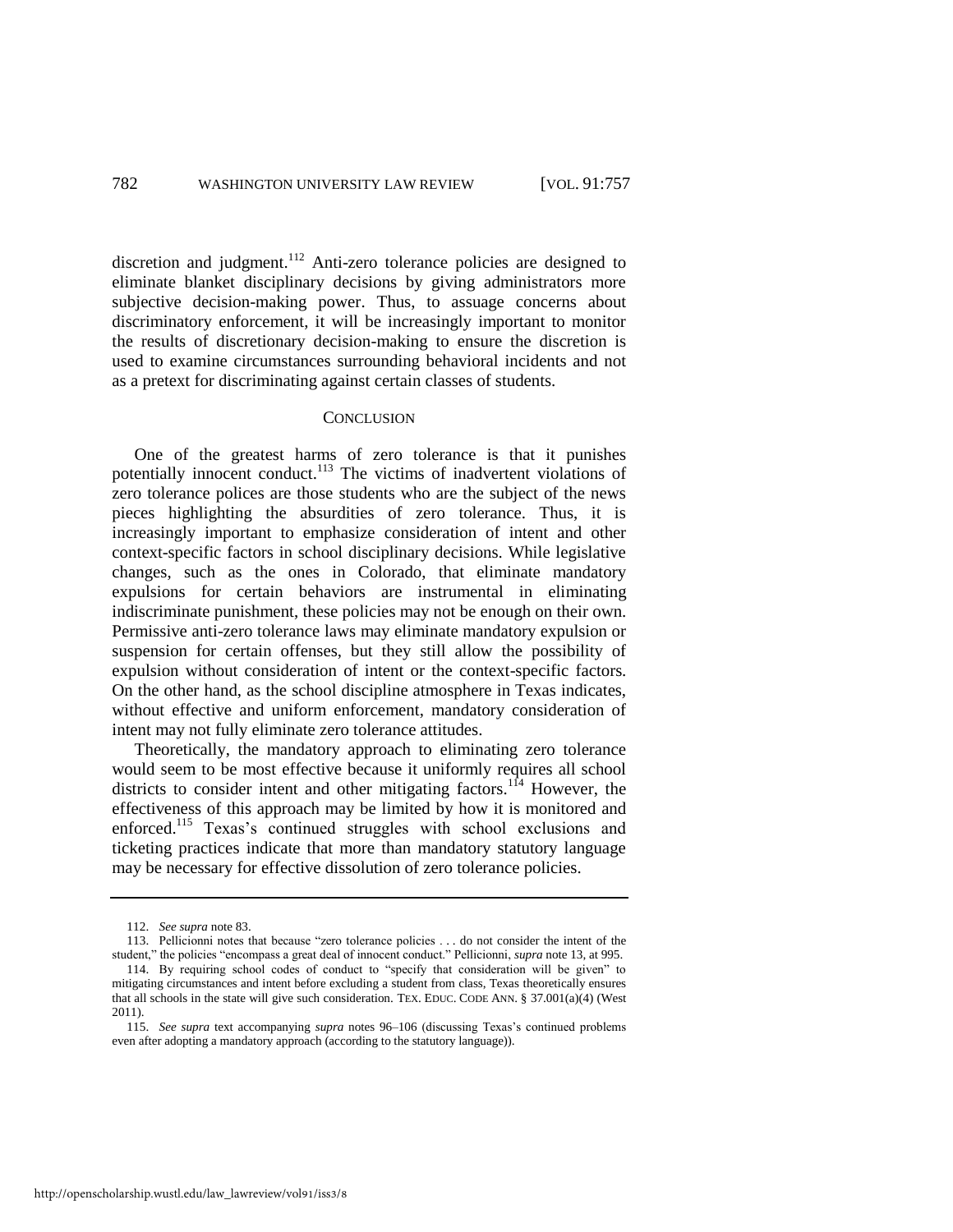The permissive approach seen in North Carolina and Colorado is a good first step to eliminating zero tolerance attitudes because both statutes acknowledge the negative impact of zero tolerance policies.<sup>116</sup> However, while commendable that both states' legislatures specifically mention the negative effects of zero tolerance, this approach may not fully eradicate the possibility of schools adopting zero tolerance policies. Legislative declarations do not have the force of law.<sup>117</sup> Simply encouraging administrators to consider certain factors when making disciplinary decisions does not mandate compliance and leaves room for zero tolerance attitudes to persist.

A third avenue, combining the mandatory language of the Texas legislation (to ensure uniformity in enforcement) with the specific acknowledgment of an intent to discourage zero tolerance (to clarify the intent of the legislature), may be the most effective way to eradicate zero tolerance policies and attitudes.<sup>118</sup> When returning discretion to administrators, it is important to memorialize in law the reasons for doing so to avoid unanticipated paths through which students could be excluded from the learning environment.<sup>119</sup> Texas, a state with mandatory consideration of intent and other factors, lacks explicit disavowal of zero tolerance. Colorado and North Carolina, whose legislation explicitly critiques zero tolerance and the effects of exclusion on students, lack mandatory consideration of intent. Ideally, legislation would minimize the opportunity to indiscriminately exclude students without consideration of contextual factors while explicitly disavowing zero tolerance in the language of the statute itself.

Although approaching the elimination of zero tolerance policies differently and to different degrees, the legislation passed in Texas, North Carolina, Colorado, and Massachusetts enables decision-makers to use

<sup>116.</sup> *See supra* text accompanying note[s 41](#page-10-0) [& 50 \(](#page-11-0)discussing North Carolina and Colorado's bills that acknowledge the harms of zero tolerance).

<sup>117. &</sup>quot;Under the general rule that a legislative resolution does not have force or effect as a law, a legislative resolution as to the proper construction of a statute is not binding on the courts although it is entitled to the most respectful consideration." 73 AM. JUR. 2D STATUTES § 90 (2014) (footnote omitted), *available at*: WESTLAW.

<sup>118.</sup> Because "the cardinal rule of statutory construction is to effectuate legislative intent," a legislative declaration indicating that a school discipline law is intended to eliminate zero tolerance would go a long way toward ensuring that students are kept in class. 73 AM. JUR. 2D STATUTES § 60 (2014), *available at*: WESTLAW.

<sup>119.</sup> This is one of the biggest criticisms of Texas's school discipline laws. *See supra* text accompanying notes [99,](#page-23-1) [101](#page-23-2) & [103](#page-23-0) (discussing Texas's ticketing and alternative education). While mandatory for student codes of conduct to require administrators to look at intent and mitigating circumstances before excluding students from class, this has not had the desired result of reduction in exclusions.